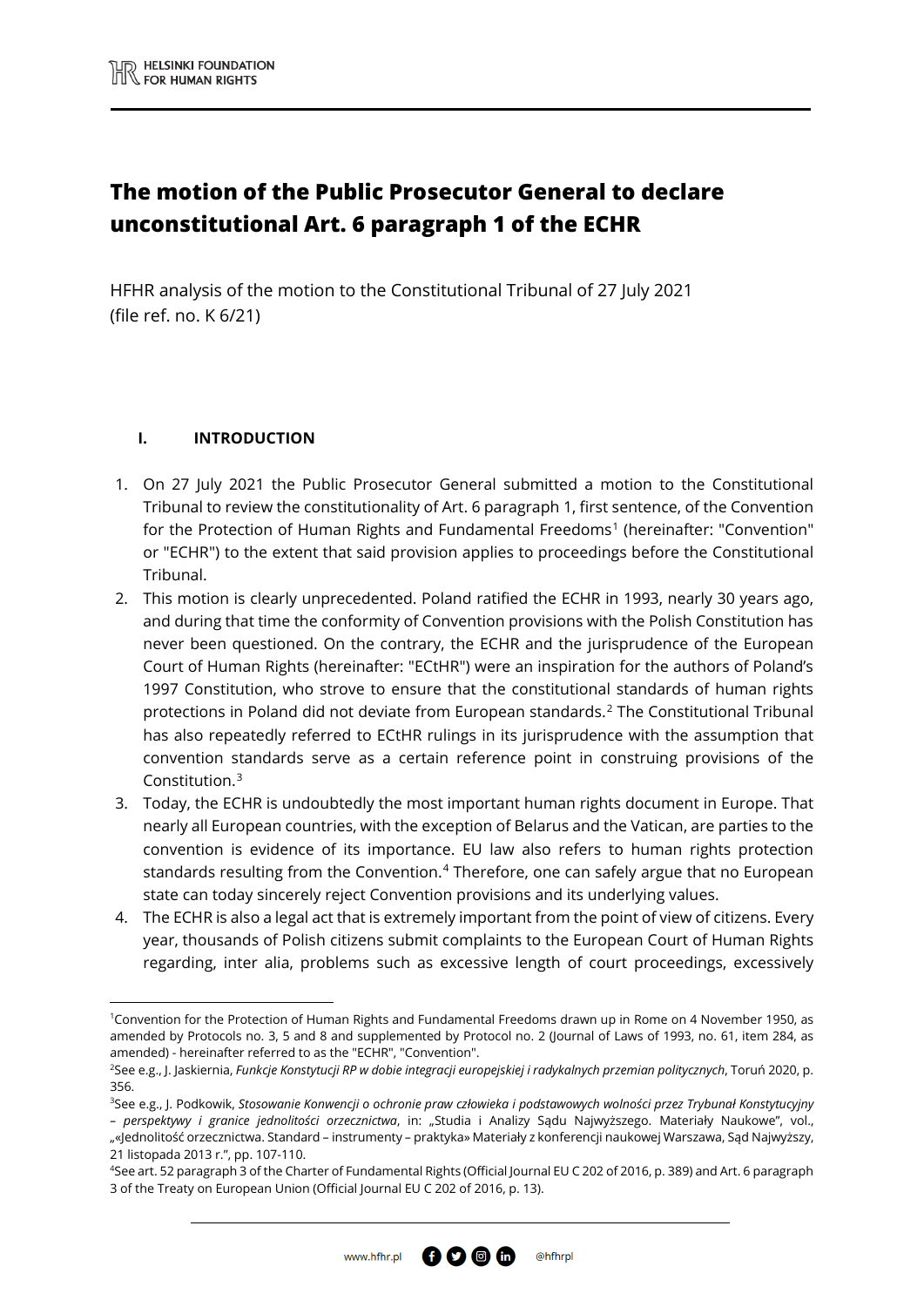$\overline{\phantom{a}}$ 

lengthy pre-trial detention, violations of freedom of speech or unjust placement in a psychiatric hospital.[5](#page-1-0) On the basis of such complaints, the ECtHR issued a number of groundbreaking decisions, which contributed to positive changes in Polish law.

5. In this situation, the motion of the Public Prosecutor General to review the constitutionality of a key ECHR provision, i.e., Art. 6, which guarantees the right to court and a fair trial, must raise concern. Therefore, it is reasonable to analyse the arguments presented in the motion and consider the possible effects of a Constitutional Tribunal finding that Art. 6 of the Convention, to the extent challenged by the Public Prosecutor General, is unconstitutional.

## **II. SCOPE OF THE APPLICATION**

- 6. The Public Prosecutor General moved the Constitutional Tribunal to find that Art. 6 paragraph 1 sentence 1 of the ECHR:
	- 1) to the extent to which the term "court" encompasses the Constitutional Tribunal of the Republic of Poland is inconsistent with Art. 2, Art. 8 paragraph 1, Art. 10 paragraph 2, Art. 173 and Art. 175 paragraph 1 of the Constitution of the Republic of Poland;
	- 2) in the scope in which it equates the guarantee resulting from this provision that an individual case will be examined within a reasonable time by an independent and impartial court established by law when ruling on the rights and obligations of a given entity of a civil nature or on the validity of any accusation brought against such in a criminal case with the competence of the Constitutional Tribunal to adjudicate on the hierarchical compliance of provisions and normative acts specified in the Constitution of the Republic of Poland, and thus allows the proceedings before the Constitutional Tribunal to be covered by the resulting requirements, is inconsistent with Art. 6 of the ECHR with Art. 2, Art. 8 paragraph 1, Art. 79 paragraph 1, Art. 122 paragraph 3 and 4, Art. 188 points 1-3 and 5 and Art. 193 of the Polish Constitution;
	- 3) to the extent that it covers review by the European Court of Human Rights of the legality of the process of electing Constitutional Tribunal judges in order to determine whether the Constitutional Tribunal is an independent and impartial tribunal established by the Act pursuant to Art. 2, Art. 8 paragraph 1, Art. 89 paragraph 1 point 3 and Art. 194 paragraph 1 of the Constitution of the Republic of Poland.
	- 7. Before analysing the admissibility of such a formulation of complaints and their substantive legitimacy it should be noted that the Public Prosecutor General's motion relates only to scope of application of the provision. This means the motion does not question the constitutionality of the entire provision, but only certain legal norms derived from it. In the case at hand, this scope concerns only the applicability of Art. 6 paragraph 1 of the ECHR to proceedings before the Constitutional Tribunal. The judgment of the Constitutional Tribunal may therefore only refer to this issue, and not to, for example, guarantees under Art. 6 of the ECHR in so far as they relate to proceedings before common courts.



<span id="page-1-0"></span><sup>5</sup> For example, in 2020, the ECtHR assigned 1628 Polish complaints to adjudication panels, found 1698 complaints inadmissible or decided to remove them from the list, 124 cases were communicated to the Polish government, and a judgment was issued in 23 cases - see ECtHR, *Analysis of statistics 2020*, p. 48, https://www.echr.coe.int/Documents/Stats\_analysis\_2020\_ENG.pdf (last accessed 4 November 2021).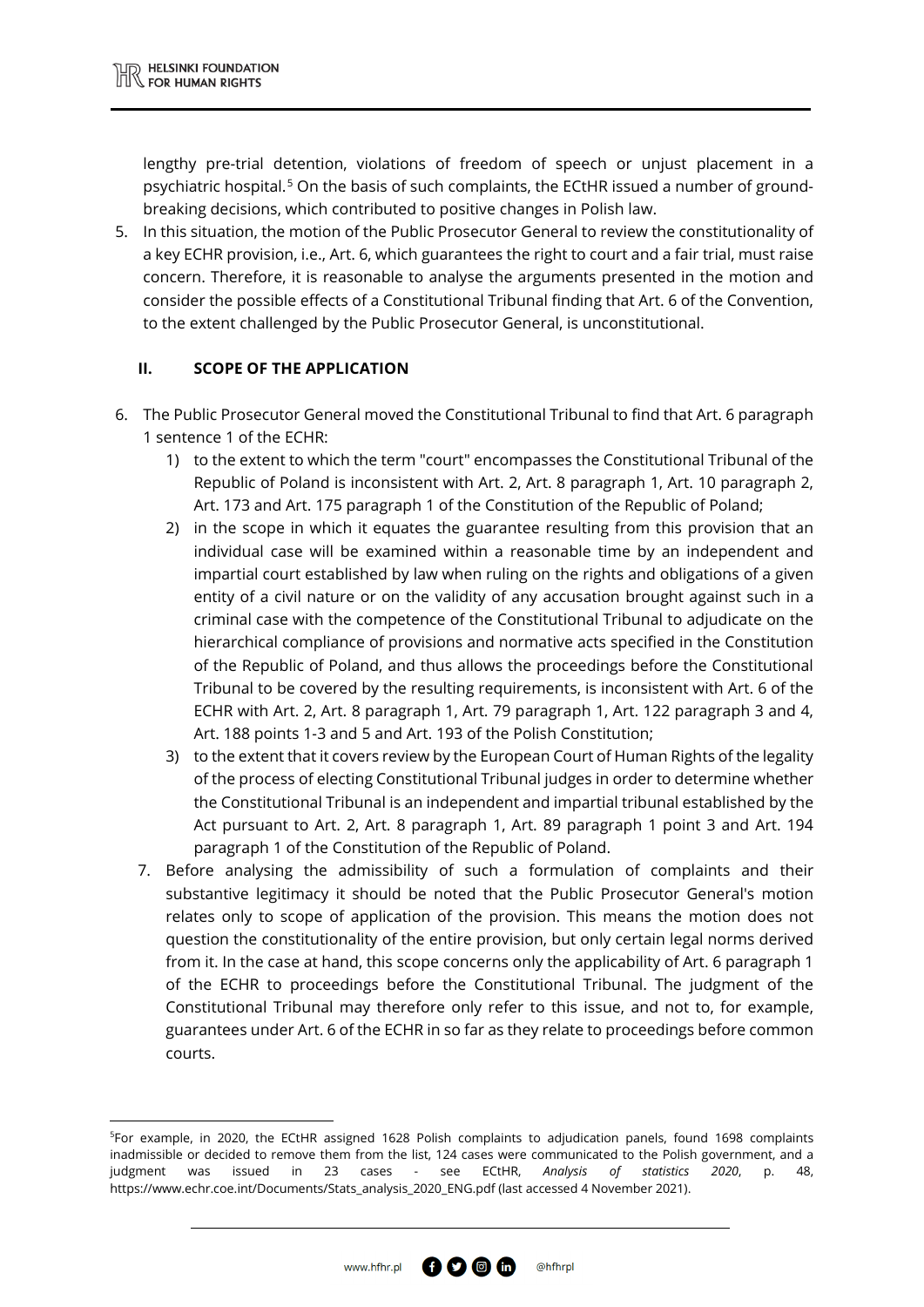#### **III. CONTEXT OF THE APPLICATION**

- 8. When analysing the Public Prosecutor General motion, it is impossible to disregard the context in which it was submitted. This motion may be deemed a response to the ECtHR judgment in the case of *Xero Flor w Polsce sp. z o.o. v. Poland* issued in May 2021.[6](#page-2-0)
- 9. In this judgment, the ECtHR found that Art. 6 paragraph 1 of the ECHR may be used to review proceedings before the Constitutional Tribunal initiated by a constitutional complaint, provided that they concern civil rights and obligations in the sense adopted in the jurisprudence of the ECtHR. As a consequence of recognizing that Art. 6 may be applicable in such cases, is the assumption that the Constitutional Tribunal must meet the standards resulting from this provision, including the standard of proper constitution ("the right to a tribunal established by law") when examining constitutional complaints. The ECtHR found the Constitutional Tribunal did not meet this standard in the case of proceedings instituted by a constitutional complaint of *Xero Flor w Polsce sp. z o.o*. because it issued a decision to discontinue the proceedings in the panel attended by one of the individuals defectively elected in December 2015. This irregularity was, in the opinion of the ECtHR, so serious that it even resulted in a breach of the essence of the right to a court established by law.
- 10. The judgment of the ECtHR met with criticism from the Marshal of the Sejm, $<sup>7</sup>$  $<sup>7</sup>$  $<sup>7</sup>$  the President</sup> of the Tribunal<sup>[8](#page-2-2)</sup> and the Constitutional Tribunal itself, who, in the reasoning of one of its rulings stated that it was a non-existent judgment and had no effect in Poland.<sup>[9](#page-2-3)</sup>
- 11. Despite this criticism, the government did not request a referral of the case to the Grand Chamber of the ECtHR. Art. 43 paragraph 1 of the Convention grants such an option, according to which, "Within three months from the date of the judgment by a Chamber any party to the proceedings may, in exceptional cases, request that the case be referred to the Grand Chamber." It is difficult to understand why the government did not use this power, since it considers the ECtHR's interpretation erroneous. Notably, the Polish government applied for examination by the Grand Chamber of a later ECtHR ruling, *Reczkowicz v. Poland*<sup>[10](#page-2-4)</sup> although this request was eventually withdrawn<sup>11</sup>. Moreover, in the present case the Public Prosecutor General decided to challenge Art. 6 paragraph 1 of the ECHR to the Constitutional Tribunal even before the deadline for submitting an motion for examination of the case by the Grand Chamber had expired.

**.** 

 $0000$ 

<span id="page-2-1"></span><span id="page-2-0"></span><sup>6</sup> Judgment of the ECtHR of 7 May 2021 in the case of *Xero Flor w Polsce sp. z o.o. v Poland*, application no. 4907/18. 7 See K. Kowalczyk, *Marszałek Sejmu: orzeczenie ETPCz jest bezprawną ingerencją w suwerenność Państwa Polskiego*, Polska Agencja Prasowa, 7 May 2021, https://www.pap.pl/aktualnosci/news,867810,marszalek-sejmu-orzeczenie-etpcz-jestbezprawna-ingerencja-w-suwerennosc (last accessed 4 November 2021 r.).

<span id="page-2-2"></span><sup>8</sup> See *Prezes Trybunału Konstytucyjnego: wyrok Europejskiego Trybunału Praw Człowieka bezprawny*, Polska Agencja Prasowa, 7 May 2021, https://www.pap.pl/aktualnosci/news%2C867480%2Cprezes-trybunalu-konstytucji-wyrok-europejskiegotrybunalu-praw (last accessed 4 November 2021).

<sup>&</sup>lt;sup>9</sup>Decision of the Constitutional Tribunal of 15 June 2021, file ref. no. P 7/20.

<span id="page-2-4"></span><span id="page-2-3"></span><sup>&</sup>lt;sup>10</sup>ECtHR judgment of 22 July 2021 in the case of Reczkowicz v. Poland, application no. 43447/19; M. Mikowski, K. Kostrzewa, S. Otfinowska, *Polska odwołała się od wyroku ETPC w sprawie adwokat Joanny Reczkowicz*, Polska Agencja Prasowa, 25 October 2021, https://www.pap.pl/aktualnosci/news%2C981319% 2Cpolska-revoked-sie-from-the-judgment-etpc-in-case-attorneyjoanny-reczkowicz.html (last accessed 4 November 2021).

<span id="page-2-5"></span><sup>11</sup> ECtHR, press release of 22 November 2021, ECHR 351 (2021)[, http://hudoc.echr.coe.int/eng-press?i=003-7188910-](http://hudoc.echr.coe.int/eng-press?i=003-7188910-9760525) [9760525](http://hudoc.echr.coe.int/eng-press?i=003-7188910-9760525) (last accessed: 23 November 2021).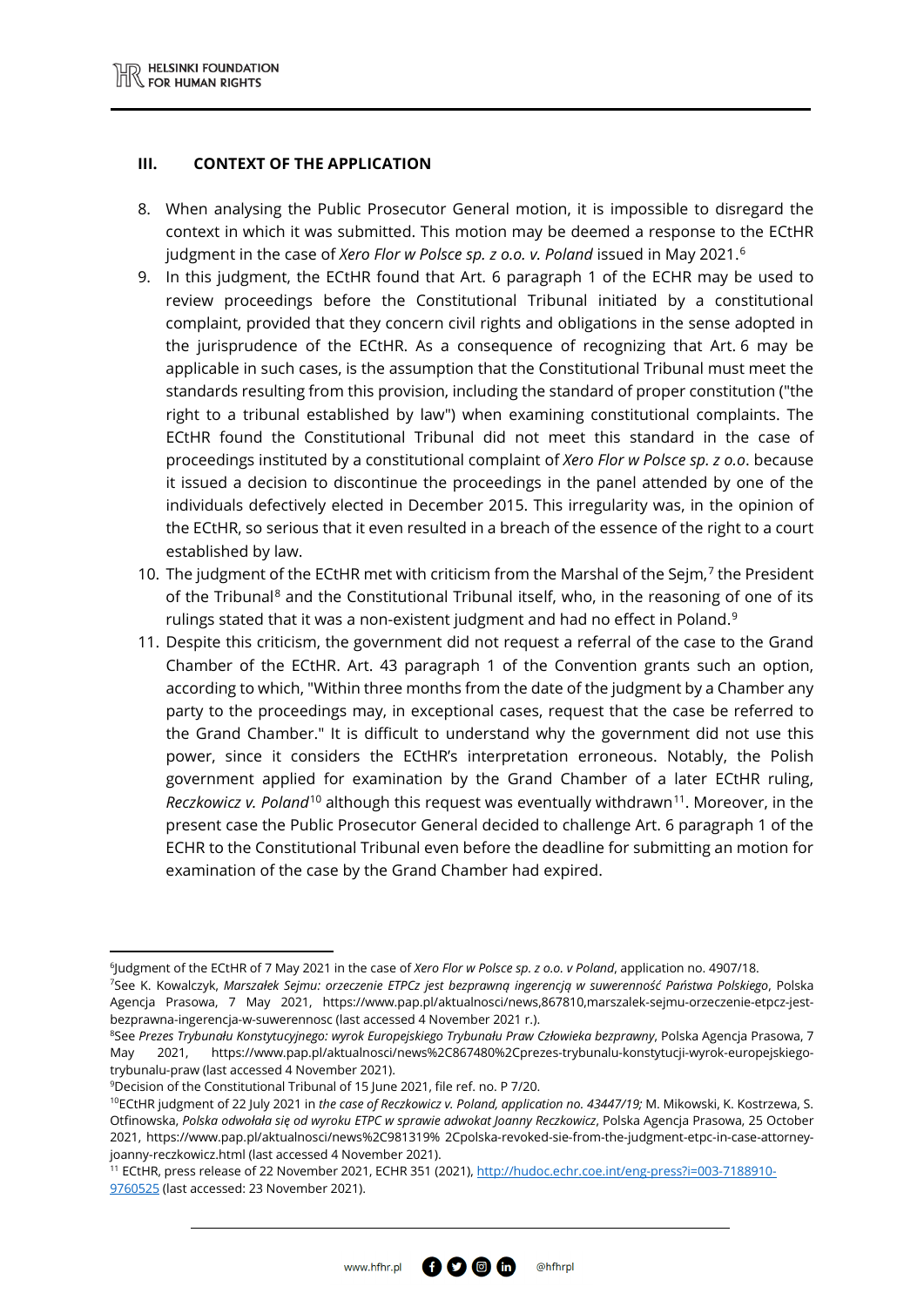$\overline{a}$ 

#### **IV. FORMAL ADMISSIBILITY OF THE APPLICATION**

- 12. In the light of the Constitution, the ECHR is, of course, an act of a lower rank than the Constitution of the Republic of Poland. In reality, however, the relations between international treaties of such importance and meaning as the ECHR and national law are much more complex than would appear from a simple reference to the hierarchical structure of the system of legal sources. This is evidenced by the fact that in the past the ECtHR has repeatedly found human rights violations resulting from defective national provisions of the Constitution;<sup>[12](#page-3-0)</sup> sometimes it is even perceived as a kind of European constitutional court. [13](#page-3-1) Therefore, it would be advisable to avoid unnecessary conflicts between it and national constitutions by adopting an international law-friendly interpretation of the constitution. [14](#page-3-2) However, this does not change the fact that formal provisions of international agreements, including those ratified with prior consent by statute, may be subject to review by the Constitutional Tribunal in terms of their compliance with the Constitution.
- 13. There is also no doubt that it is permissible to challenge a provision not only in its entirety, but also with the use of a scope formula ("to the extent to which ..."). This practice has been around for years and has never been questioned. It seems, however, that the scope of the provision indicated by the Public Prosecutor General was incorrectly formulated. The wording of points 1 and 2 of the *petitum* may give the impression that the proceedings before the Constitutional Tribunal on the review of hierarchical compliance of standards always fall within the scope of application of Art. 6 paragraph 1 of the ECHR. However, the judgment in the *Xero Flor* case only shows that Art. 6 paragraph 1 of the ECHR may only be applied to proceedings before the Constitutional Tribunal initiated by a constitutional complaint, provided that they concern civil rights and obligations of an individual. However, the ECtHR did not comment on the possibility of applying Art. 6 of the ECHR to proceedings on legal questions (although it may be expected that this would be admissible) or abstract motions (which seems unacceptable).<sup>[15](#page-3-3)</sup> Thus, it seems, the Public Prosecutor General is raising a complaint about a legal norm that is overly broad in relation to the one that the ECtHR actually drew in the aforementioned judgment.
- 14. Regardless of the way in which the scope of the challenge is formulated in the motion under review, it should be remembered that the subject of review in the proceedings before the Constitutional Tribunal may only be a legal norm, not its application. Therefore,

@hfhrpl

<span id="page-3-0"></span><sup>12</sup>See e.g., the judgment of the ECtHR of 20 May 2010 in the case *of Alajos Kiss v. Hungary*, application no. 38832/06; judgment of the ECtHR (Grand Chamber) of 22 December 2019 in the case *of Sejdić and Finci v. Bosnia and Herzegovina*, applications no. 27996/06 and 34836/06; judgment of the ECtHR (Grand Chamber) of 6 January 2011 in the case *of Paksas v. Lithuania*, application no. 34932/04. See also A. Bodnar, Wykonywanie *orzeczeń Europejskiego Trybunału Praw Człowieka w Polsce. Wymiar instytucjonalny*, Warsaw 2018, pp. 179-185.

<span id="page-3-1"></span><sup>13</sup>See e.g., Ch. Grabenwarter, *The European Convention on Human Rights: Inherent Constitutional Tendencies and the Role of the European Court of Human Rights*, "ELTE Law Journal" 2014, issue 1, p. 103. See also: the judgment of the ECtHR (Grand Chamber) of 23 June 2016 in the case of *Baka v. Poland*, application no. 20261/12, concurring opinion of judges P. Pinto de Albuquerque and D. Dedova, points 1, 23-25.

<span id="page-3-2"></span><sup>14</sup>Compare e.g., P. Kapusta, *Wykładnia Konstytucji RP przychylna prawu międzynarodowemu i prawu UE*, w: J. Jaskiernia, K. Spryszak, *Dwadzieścia lat obowiązywania Konstytucji RP. Polska myśl konstytucyjna a międzynarodowe standardy demokratyczne*, Toruń 2017, pp. 482-487.

<span id="page-3-3"></span><sup>15</sup>See also M. Szwed, *What Should and What Will Happen After Xero Flor: The judgment of the ECtHR on the composition of the Polish Constitutional Tribunal*, "VerfassungsBlog", 9 May 2021, https://verfassungsblog.de/what-should -and-what-willhappen-after-xero-flor / (last accessed 4 November 2021).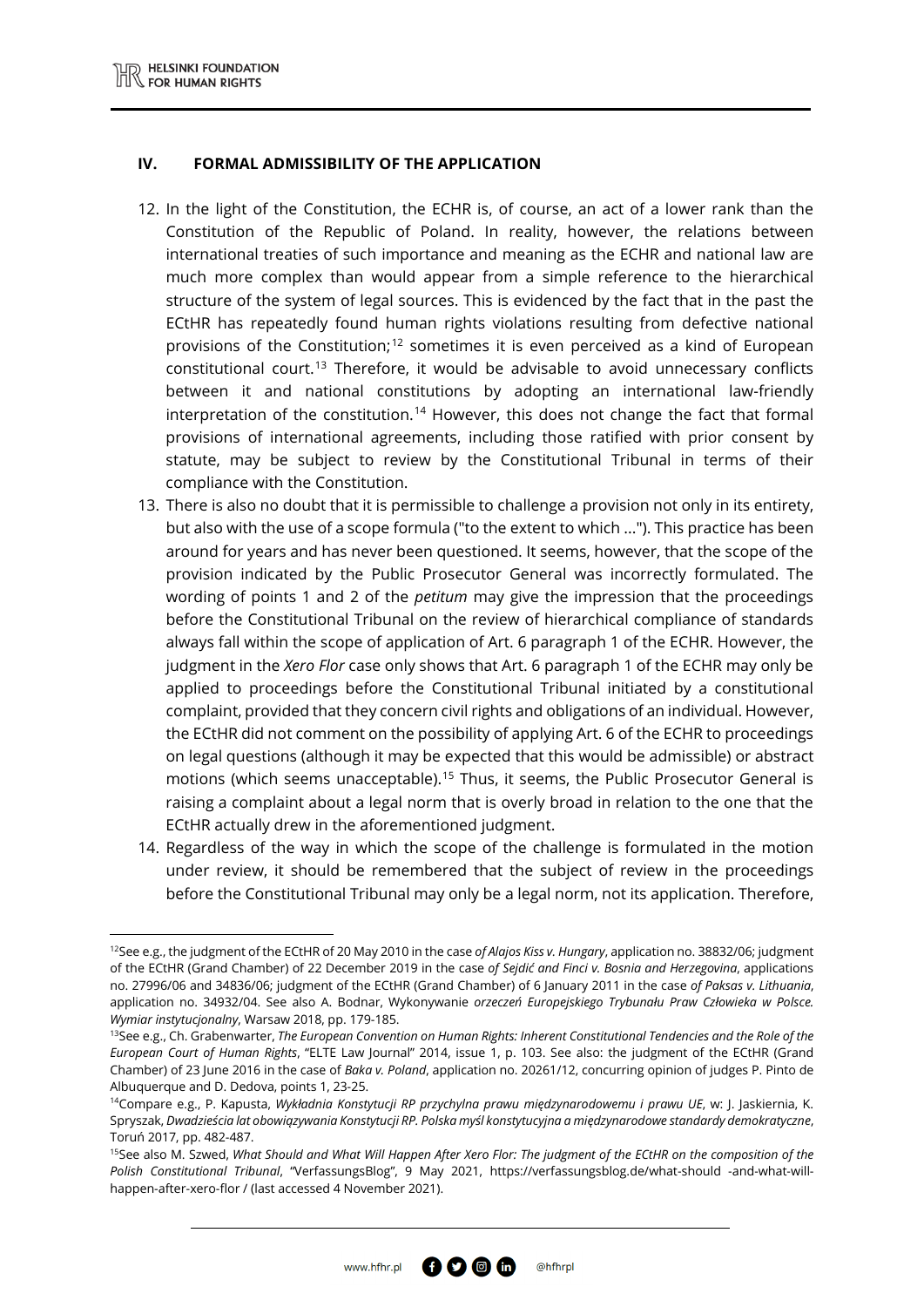it is unacceptable to review an administrative decision or a court judgment, including a judgment of an international court. This does not mean that the jurisprudence of the courts is of no consequence for construing the provision's constitutionality. For years, the Constitutional Tribunal has been presenting the view that "if a specific way of understanding a provision of an act has already become clearly established, and especially if it has found an unambiguous and authoritative expression in the jurisprudence of the Supreme Court or the Supreme Administrative Court, it should be considered that this provision - in its practical application - acquired exactly the content found in it by the highest court instances of our country" (see, for example, the judgment of the Constitutional Tribunal of 28 October 2003, ref. no. P 3/03). At the same time, the Tribunal clarifies that such an interpretation must be "permanent, universal and unambiguous (...) the possibility of a constitutional review depends on the determination whether the uniform and indisputable practice of applying the law has given the questioned provisions an unambiguous meaning, and therefore normative content, as if the legislator it had done so itself. However, even in such a situation, the cognition of the Constitutional Tribunal does not include - obviously - judicial interpretations."[16](#page-4-0)

15. It follows from the above that it would be unacceptable to use the Constitutional Tribunal to resolve discrepancies in judicial practice concerning the interpretation of a given provision. [17](#page-4-1) For this reason, the Constitutional Tribunal has repeatedly refused to review complaints in which allegations referred to a specific understanding not settled in the jurisprudence of the courts. For example, in the decision of 7 December 2012 (case ref. no. Ts 28/11), the Constitutional Tribunal noted that "the applicants themselves emphasize that the interpretation of the challenged provision was not settled and cite divergent judgments of the courts to support this thesis. As they state, "the divergence of positions is therefore obvious." Therefore, in the case at hand, it cannot be concluded that the understanding of the challenged provision, questioned by the complainants, found an unambiguous and authoritative expression in the jurisprudence." In another decision, the Tribunal concluded that "the subject of the constitutional complaint is primarily the adoption in the complainant's case of an unfavourable interpretation of the challenged provisions. Thus, this complaint is, in fact, a complaint against the application of the law, and the application of the law by courts - even if erroneous - remains beyond the Constitutional Tribunal's jurisdiction." [18](#page-4-2) It is also worth noting the decision of 5 July 2010 (file ref. no. Ts 69/10), in which the Constitutional Tribunal notes that "the way in which the allegations are formulated (especially the polemics with the arguments of the court adjudicating in this case) requires the view that applicant expects the Constitutional Tribunal to review an individual decision, which contradicts the Constitutional Tribunal's jurisdiction referenced in Art. 188 of the Constitution." Similar conclusions are also contained in the latest jurisprudence of the Constitutional Tribunal. For example, in the decision of 15 July 2021 (ref. no. K 6/18 - a decision issued with the participation of a defectively elected individual) issued on the basis of the Prosecutor General's motion, the Constitutional Tribunal stated that, "The mere adoption of a resolution by the Supreme

 $\overline{a}$ 

<span id="page-4-0"></span><sup>&</sup>lt;sup>16</sup>Decision of the Constitutional Tribunal of 17 July 2014, file ref. file P 28/13.

<span id="page-4-1"></span><sup>17</sup>See e.g., A. Mączyński, J. Podkowik, *Komentarz do art. 188 Konstytucji* in: M. Safjan, L. Bosek (ed.), *Konstytucja RP. Komentarz*, vol. II, Warsaw 2016, pp. 1143-1144. See also the decision of the Constitutional Tribunal of 5 November 2012, file ref. no. Ts 247/11,

<span id="page-4-2"></span><sup>&</sup>lt;sup>18</sup>Decision of the Constitutional Tribunal of 24 May 2012, file ref. no. Ts 115/10.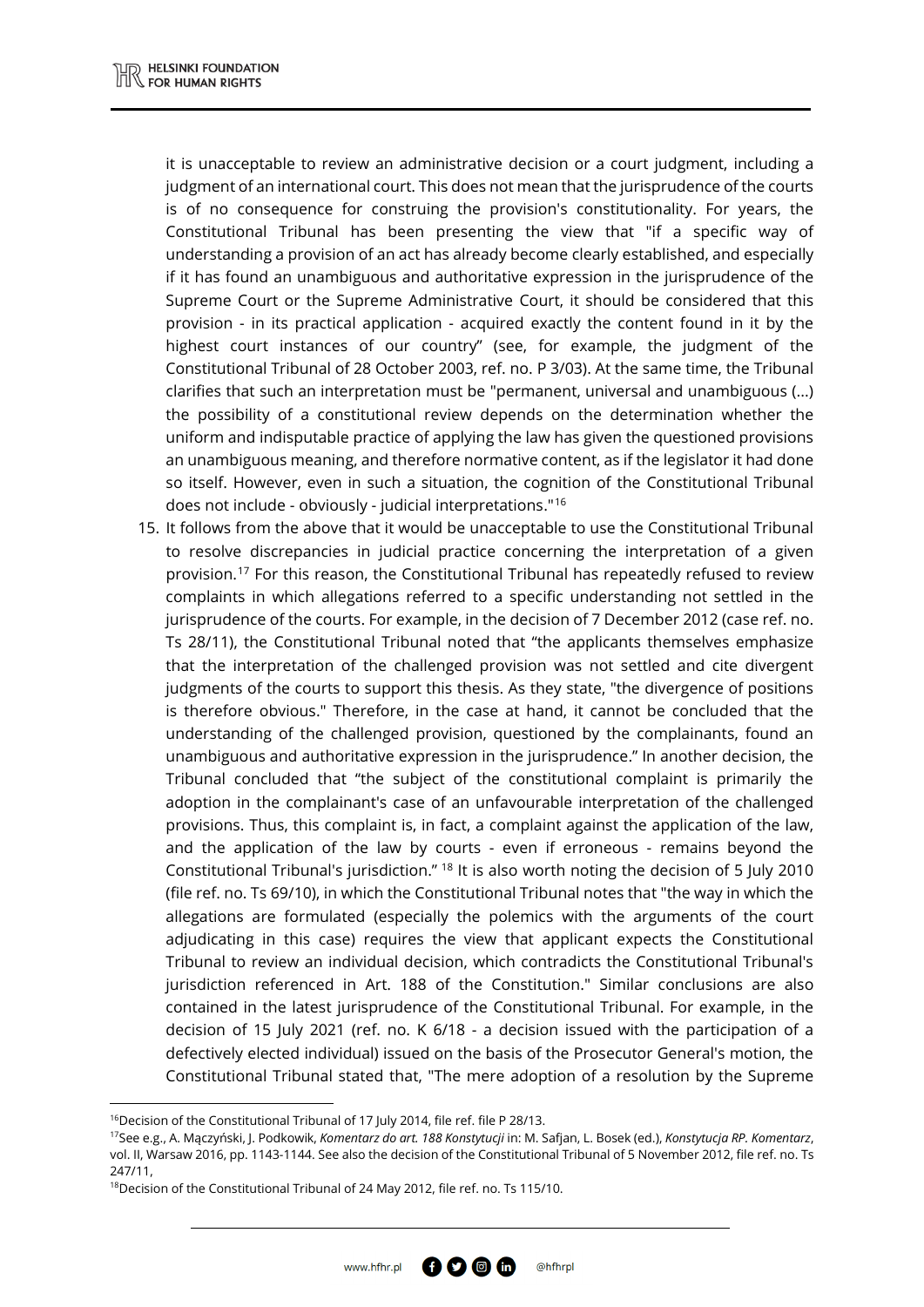$\overline{a}$ 

Court does not yet imply developing a uniform and established interpretation of a specific norm. The burden of proof regarding the existence of such an interpretation rests on the applicant who - in the present case - decided to apply to the Constitutional Tribunal on 31 July 2018, slightly more than a month after the adoption of this resolution. Applicant provides no evidence to support the thesis about its positive reception. In the Tribunal's opinion, the obligation to provide such evidence rests with the applicant who aims to rebut the presumption of constitutionality of the challenged norm. As already indicated, the applicant must prove the existence of a specific circumstance, and while the legal findings are each time the subject of the Tribunal's findings, all facts should be stated and justified by the entity initiating the proceedings before the Constitutional Tribunal."

16. In the present case, the Public Prosecutor General has not shown, however, that a constant, repeatable and unambiguous line of jurisprudence has developed that would give Art. 6 paragraph 1 of the ECHR, the meaning indicated in the *petitum* of the motion. On the contrary, he argues in his motion that the interpretation of the Convention adopted in the *Xero Flor* judgment constitutes a departure from the hitherto line of jurisprudence (see in particular p. 7 of the motion, where the applicant cites the statement of judge K. Wojtyczek that "the exclusion of the applicability of Article 6 to constitutional review of legislation seems to be the rule, whereas judgments and decisions declaring Article 6 applicable to constitutional review of legislation appear rather to be an exception, justified by certain specific grounds," and this, it seems, is an unjustified deviation.<sup>[19](#page-5-0)</sup> The Public Prosecutor General has in no way demonstrated that the interpretation adopted in the *Xero Flor*  judgment is permanent and repetitive. Such is impossible as the motion was submitted to the Constitutional Tribunal only 2.5 months after the issuing of this judgment by the ECtHR, without waiting for a line of jurisprudence to coalesce and without providing ECtHR an opportunity to clarify its jurisprudence through a possible judgment of the Grand Chamber. Moreover, the Public Prosecutor General himself indicates that this judgment is of an individual character (p. 4 of the motion) and that the subject of the motion is "the specific scope of regulation of Art. 6 paragraph 1 first sentence of the Convention, flowing from the ECtHR decision dated 7 May 2021 *Xero Flor w Polsce Sp. z o.o. v. Poland*)." In the his opinion, however, the Constitutional Tribunal is authorized to assess the constitutionality of the normative content extracted from Art. 6 in the indicated, specific and individual judgment due to its meaning: "due to the general context in which the judgment was issued, and even more importantly, its subject and content, it should be considered an attempt by the court [a body applying the law] to formulate a completely new qualitative Convention standard - disregarding the will of the state-parties and, in particular, without respecting the fundamental, constitutional, systemic norms of the Republic of Poland." (p. 4 of the motion) At the same time, the Public Prosecutor General does not justify more broadly, and in particular does not refer to any judgments of the Constitutional Tribunal, why the significance of the judgment should justify admissibility of the constitutional review of the interpretation adopted therein by the Constitutional Tribunal if the judgment

<span id="page-5-0"></span> $19$ It is worth noting that K. Wojtyczek submitted a concurring opinion on this matter, which means that he voted in favor of finding Poland in violation of Art. 6 paragraph 1 of the ECHR, although he did not agree with some of the statements presented in the reasoning to the judgment (only with regard to the discontinuation of the proceedings as to the allegation of violation of Art. 1 of Protocol No. 1 to the ECHR, K. Wojtyczek did not agree with the ruling by the majority of the adjudicating panel).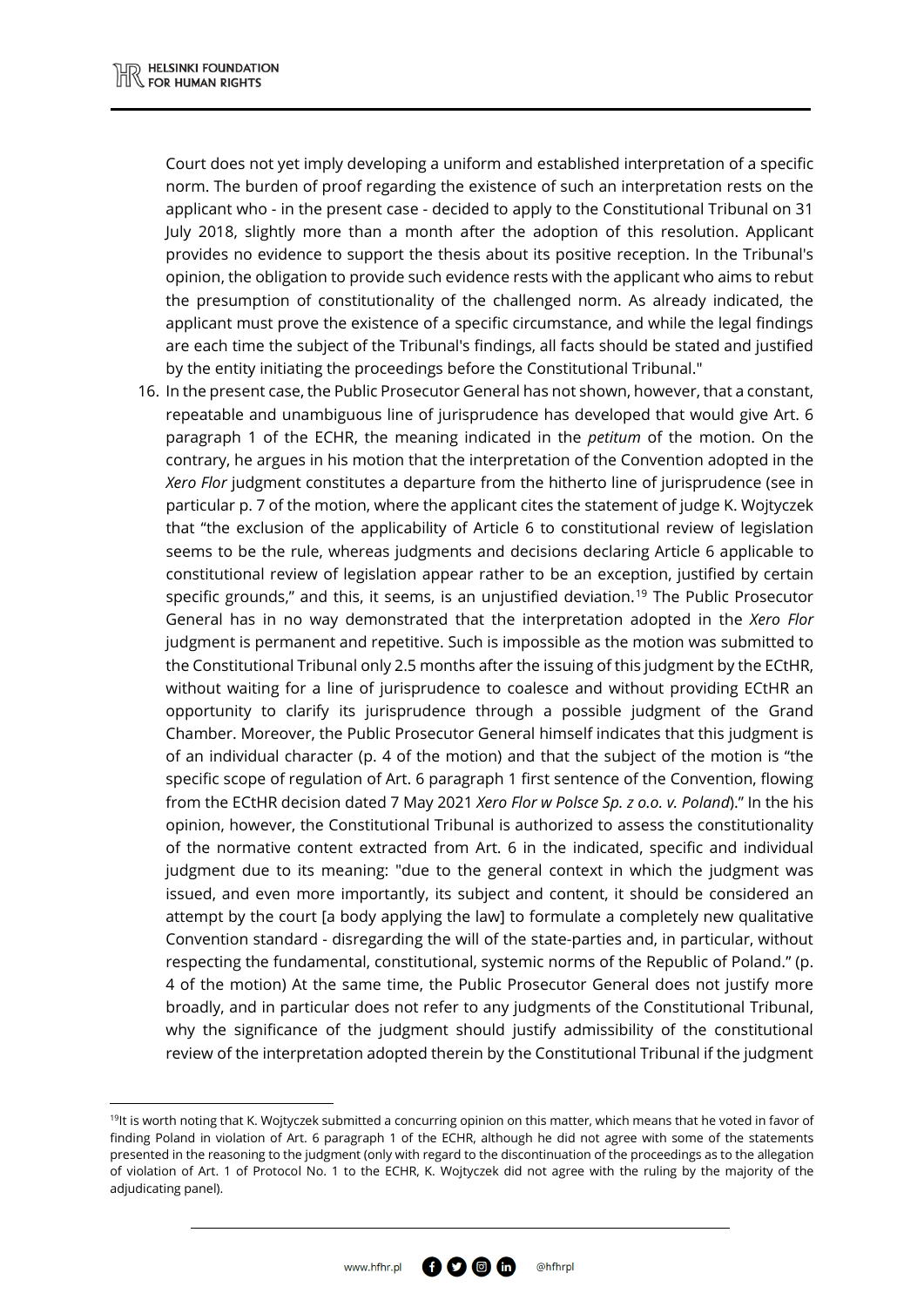of the Constitutional Tribunal is of an individual nature and does not express a constant, repeatable and unambiguous line of jurisprudence.

- 17. The request of the Public Prosecutor General should therefore be deemed an inadmissible attempt to challenge a specific judgment of the ECtHR, merely cloaked in the guise of reviewing a legal norm. It should be emphasized once again that if the Polish authorities disagreed with the judgment of the ECtHR, they should at least attempt to ask the Grand Chamber to review the case.
- 18. The risks of finding admissible motions such as the one under review here should also be highlighted. In such case, an adequately narrow formulation of the scope of challenge would make it possible to question any judgment of a domestic or international court, even individual and not yet final, with which the author of the motion did not agree. Such a practice, however, would have nothing to do with reviewing the constitutionality of norms in the manner provided for in the Constitution of the Republic of Poland. It could also be treated as acting in bad faith based on the abuse of the power to submit a motion to the Constitutional Tribunal for the review of norms.[20](#page-6-0) It would also transform the Constitutional Tribunal into an instrument employed by those in office to achieve their political ends.[21](#page-6-1)
- 19. Therefore, the Public Prosecutor General's motion should be found inadmissible, and the proceedings before the Constitutional Tribunal should be discontinued pursuant to Art. 59 paragraph 1 point 2 of the Act of 30 November 2016 on the organization and procedure before the Constitutional Tribunal (Journal of Law 2019, item 2393).

# **V. MERITS OF THE MOTION**

# **A. INTRODUCTION**

 $\overline{a}$ 

- 20. Apart from the motion's formal inadmissibility, this analysis reviews below the Public Prosecutor General's arguments and considers if they support the claim that Art. 6 paragraph 1 of the ECHR, to the extent indicated in the *petitum* of the application, violates the Constitution.
- 21. As already indicated in Part II herein, the Public Prosecutor General alleges Art. 6 paragraph 1 sentence 1 of the ECHR violates the Constitution in three scopes: (1) the application of the concept of a court to the Constitutional Tribunal, (2) the inclusion of proceedings before the Constitutional Tribunal concerning the hierarchical compliance of norms with the requirements resulting from Art. 6 paragraph 1 of the ECHR and, (3) granting the ECtHR the jurisdiction to "assess the legality of the process of electing judges of the Constitutional Tribunal in order to determine whether the Constitutional Tribunal is an independent and impartial tribunal established by law." Points 1 and 2 of the *petitum* concern the same problem - the applicability of Art. 6 paragraph 1 of the ECHR to proceedings before the Constitutional Tribunal. Covering the proceedings before the Constitutional Tribunal with guarantees under Art. 6 of the ECHR is a consequence of recognizing this body as a "court" within the meaning of Art. 6. It therefore seems that the scope of the appeal defined in

<span id="page-6-0"></span><sup>20</sup>On the impact of bad faith on the unconstitutionality of acts by government authorities, see L. Garlicki, *Niekonstytucyjność: formy, skutki, procedury, "*Państwo i Prawo" 2016, no. 9, pp. 17-19.

<span id="page-6-1"></span><sup>21</sup>Compare e.g., M. Pyziak-Szafnicka, *Trybunał Konstytucyjny á rebours*, "Państwo i Prawo" 2020, no. 5, pp. 43-44.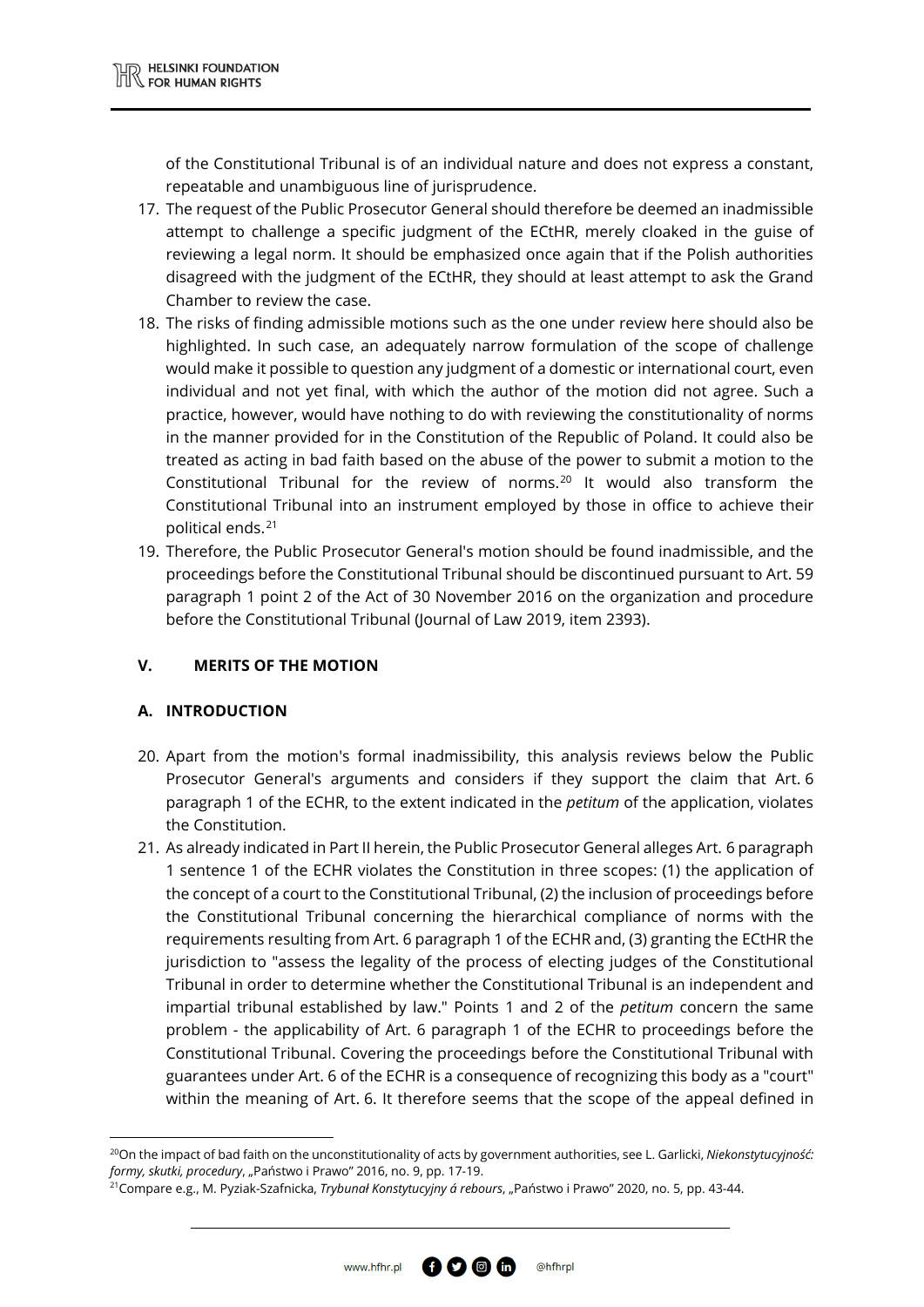points 1 and 2 is the same, despite being broken down into two separate allegations. The scope defined in point 3, on the other hand, actually concerns a different issue and requires a separate analysis.

#### **B. STANDARDS OF REVIEW AND ARGUMENTATION IN THE APPLICATION**

- 22. With regard to the review specified in point 1 of the *petitum*, the motion enumerates a number of standards for reviewing Art. 2, Art. 8 paragraph 1, Art. 10 paragraph 2, Art. 173 and Art. 175 paragraph 1 of the Constitution of the Republic of Poland. In the case of point 2 of the *petitum*, the list of standards of review is even broader: Art. 2, Art. 8 paragraph 1, Art. 79 paragraph 1, Art. 122 paragraph 3 and 4, Art. 188 points 1-3 and 5 and Art. 193 of the Polish Constitution; In turn, the standards of review in point 3 of the *petitum* are as follows: Art. 2, Art. 8 paragraph 1, Art. 89 paragraph 1 point 3 and Art. 194 paragraph 1 of the Constitution of the Republic of Poland.
- 23. As regards point 1 of the *petitum* (including the Constitutional Tribunal within the definition of "court" pursuant to Art. 6 paragraph 1 sentence 1 of the ECHR), the motion firstly draws attention to the functioning, under the Constitution of the Republic of Poland, of two separate divisions of the judiciary - courts and tribunals (p. 31). Both divisions perform different tasks - in particular, only courts administer justice. According to the Prosecutor General, "The distinction of separate divisions of the judiciary is not a matter of Constitutional semantics, but aims to secure the tripartite division of powers" (p. 32). It would be unacceptable to disturb this division by assigning other bodies, including tribunals, tasks related to the administration of justice. According to the Public Prosecutor General, "If, therefore, the notion of a court from Art. 6 paragraph 1 of the ECHR includes the Constitutional Tribunal referred to in Chapter VIII of the Polish Constitution, such constitutes a violation of the systemic order, the framework of which is set out in Art. 10 paragraph 2, Art. 173 and Art. 175 paragraph 1 of the Constitution" (p. 32). The unconstitutional change of the division into courts and tribunals, would violate the principle of the primacy of the Constitution, which could not be justified by the wording of Art. 9 of the Constitution ("the Republic of Poland shall comply with the international law that is binding upon it"). Moreover, in the opinion of the Public Prosecutor General, "no judgment issued outside the content of an international agreement or modifying such agreement without the consent of the state, as well as a provision of the agreement modified in this way, which concern constitutional matters and revise the principles of the Polish political system, is protected by Art. 9 of the Constitution" (p. 33). The Prosecutor General also argues that treating courts and tribunals identically breaches specificity and legal security, because, "When a norm of international law unexpectedly evolves, revising the current perception of the constitutional order, including the role of the Constitutional Tribunal and its position in relation to other courts, the legal system ceases to be predictable for those availing themselves of the standards who lose the ability to interpret their rights and attendant duties of state authorities." (p. 34).
- 24. As regards point 2 of the *petitum* (covering the proceedings before the Constitutional Tribunal with guarantees of Art. 6 paragraph 1 of the ECHR), the Prosecutor General draws attention to the specificity of proceedings before the Constitutional Tribunal, which consist of reviewing the law and not resolving specific disputes between entities. Even in the case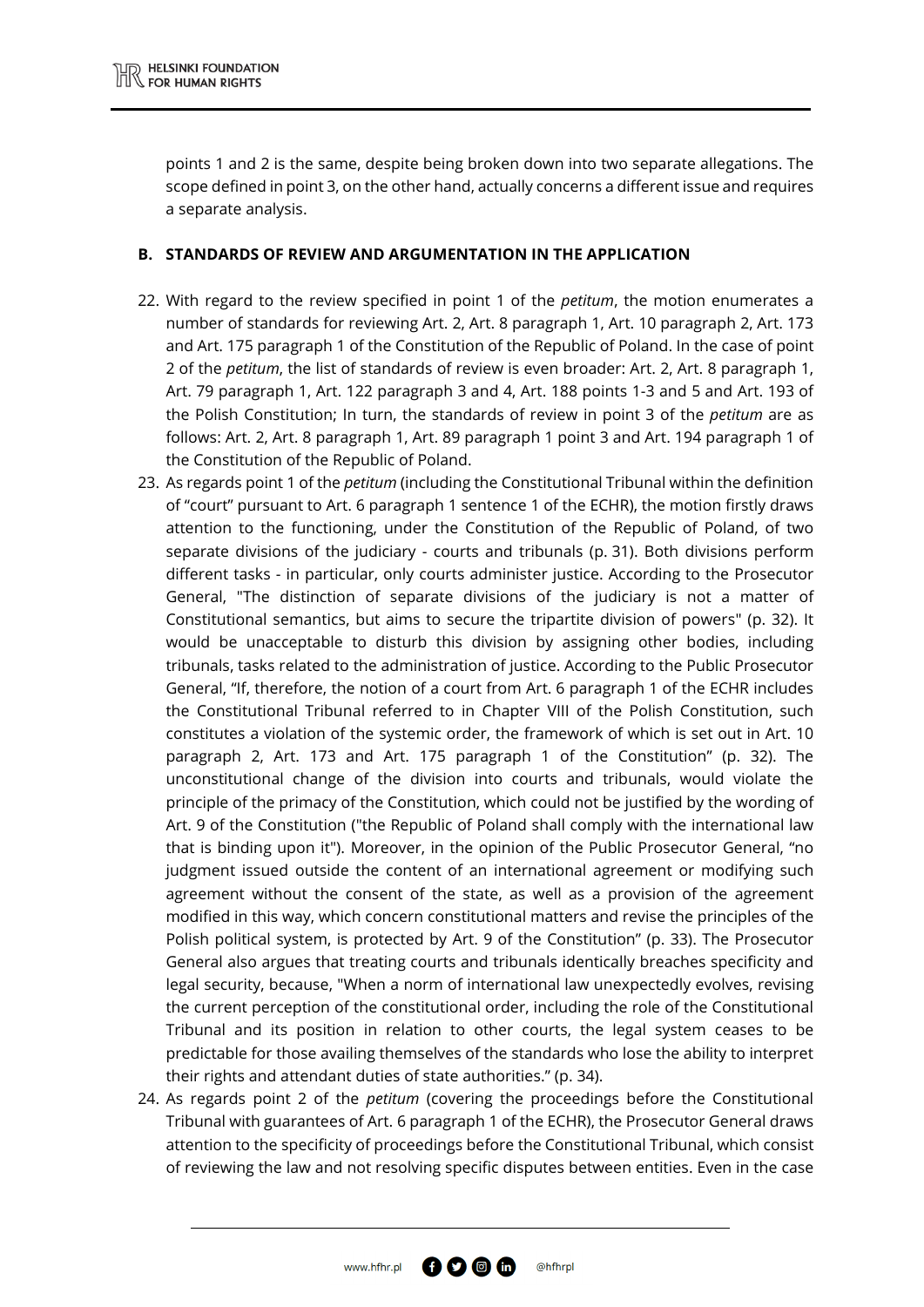of constitutional complaints and legal questions, proceedings before the Constitutional Tribunal "are not a resolution of an individual case of a civil or criminal nature and not a continuation of such proceedings" (p. 35). The mere fact that a Constitutional Tribunal judgment laid the foundation for reopening proceedings in specific cases "does not make the proceedings before the Constitutional Tribunal a proceeding in individual civil and criminal cases, or make the Tribunal a court that implements the guarantees of Art. 6 paragraph 1 of the ECHR" (p. 37). Also in this context, the Prosecutor General draws attention to the inability to modify systemic norms resulting from the Constitution by means of judgments issued outside the content of international agreements (p. 37) and to the violation of legal certainty and legal security (p. 38). The prosecutor further alleges that Art. 6 paragraph 1 of the ECHR has been modified contrary to the will of the state, which is contravenes the principle of *pacta sunt servanda*.

25. Finally, as regards point 3 of the *petitum* (ECtHR's review of the Constitutional Tribunal judicial election process), the Public Prosecutor General points out that "It is the Constitution and legislator that determine the form of the Constitutional Tribunal, and it is up to the Sejm to elect its members" (p. 39). Under the current legal framework, there are no mechanisms to assess the legality of the election of Constitutional Tribunal judges. Any such mechanisms would have to have a constitutional basis (p. 40). The ECtHR also does not have the jurisdiction to make such an assessment, which, according to the Prosecutor General, "is entitled only to adjudicate and assess human rights violations by a party to the ECHR on the basis of the unambiguously formed content of the norm, to which the state has acceded. The content of the norm may be interpreted in accordance with the principles of treaty interpretation. Even if it is a dynamic interpretation, it cannot transform the essence of the normative content of the provision, and, especially, cannot extend the competences of the ECtHR beyond the scope acceded to by the state party, while being bound by the convention" (p. 41). Granting the ECtHR competence to assess the validity of electing CT judges would also interfere with the competence of the Sejm to elect judges of the Constitutional Tribunal, as it would create "a procedure unknown to Polish law for verifying this selection by the court" (p. 42). In the Public Prosecutor General's view, the norm granting ECtHR jurisdiction to review legality of CT judge election would also infringe on individuals' legal security. The Constitutional Tribunal is elected by the Sejm, and "Its operation and form cannot be controlled by an external body, because such would destroy the constitutionally established system of state bodies and their structure, consequently making it difficult for individuals to unambiguously recognize their legal situation" (p. 44).

# **C. INCLUDING CT PROCEEDINGS WITHIN THE APPLICATION OF ART. 6 PARAGRAPH 1 ECHR AND THE CONSTITUTIONAL SEPARATION OF COURTS AND TRIBUNALS**

26. One of the basic arguments underlying the Public Prosecutor General's arguments is the unconstitutionality of Art. 6 paragraph 1 of the ECHR, to the extent challenged, allegedly resulting from the constitutional separation of two judiciary bodies, the courts and tribunals. There is no doubt that the Constitution does in fact establish such a division, just as the fact that courts and tribunals exercise different powers cannot be questioned. It is also clear that the Constitutional Tribunal, when adjudicating proceedings concerning

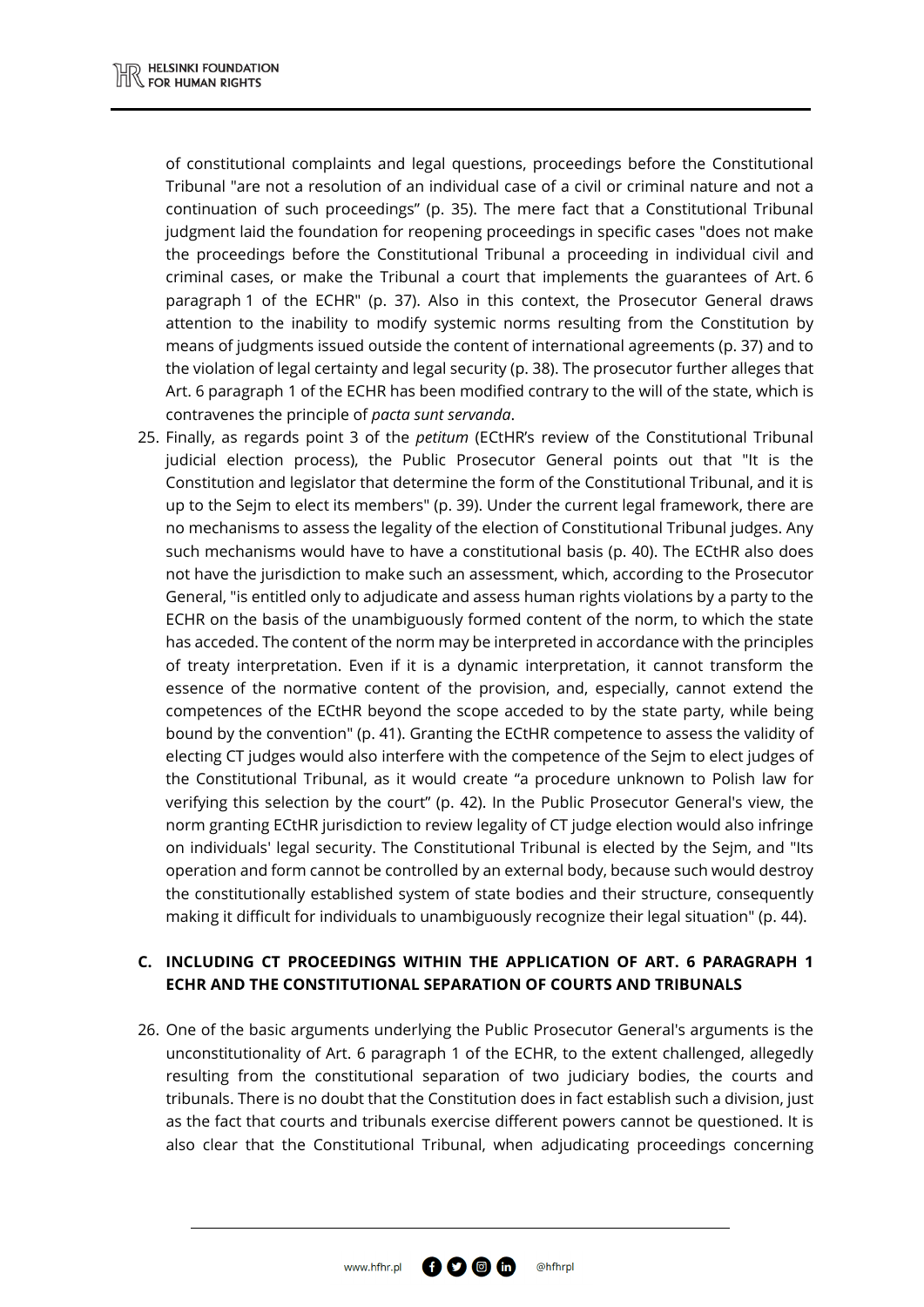hierarchical compliance of norms, is not a court within the meaning of Art. 45 nor the provisions of Chapter VIII of the Constitution, and does not administer justice.

- 27. However, the very fact that in light of Art. 6 paragraph 1 of the ECHR, the Constitutional Tribunal could be deemed a court, while according to the Constitution it is not a court, does not mean that we are dealing with a violation of the Constitution by the Convention. When interpreting the Constitution and the Convention the concepts in both these acts have autonomous meanings.<sup>[22](#page-9-0)</sup> This means that these concepts must be interpreted primarily in light of their relevant objectives and functions under a given legal act, and not through the prism of provisions contained in other legal acts. Under the Constitution, the autonomy of concepts results from the supreme nature of the constitution. Interpreting the Constitution by statute would lead to distortions and make its content dependent on the will of the ordinary legislator. On the other hand, in the case of the ECHR, interpreting the concepts through the prism of the state legislation would not make sense, because firstly, 47 states are parties to the Convention, and secondly, it would allow states to easily circumvent its provisions or even evade international obligations by enacting national legislation with specific content.<sup>[23](#page-9-1)</sup> It is worth noting that the concept of "court" is not the only autonomous concept under the ECHR – the same character have also, for example, the notion of "person of unsound mind" (Art. 5 paragraph 1 let. e ECHR),<sup>[24](#page-9-2)</sup> "home" (Art. 8 ECHR),<sup>[25](#page-9-3)</sup> "property" (Art. 1 of Protocol No. 1),<sup>[26](#page-9-4)</sup> or, within the scope of Art. 6 paragraph 1, the concept of "civil rights and obligations"<sup>[27](#page-9-5)</sup> or "criminal charge."<sup>[28](#page-9-6)</sup>
- 28. Autonomous concepts must be interpreted using a purposeful, functional and systemic interpretation, and not through references to other legal acts. The need to apply such methods of interpretation is evidenced by doubts as to whether the concept of "court," appearing in various provisions, can always be understood in the same way even within a Constitutionally-based review. While there is no doubt, as has already been pointed out, that the Constitutional Tribunal is not a court within the meaning of Art. 45 or the provisions of Chapter VIII of the Constitution, it seems that the Constitutional Tribunal could be considered a "court" within the meaning of Art. 79 paragraph 1 of the Constitution. Pursuant to this provision, an individual may challenge in a constitutional complaint only a normative act "pursuant to which a court or a public administrative body has finally adjudicated" on the complainant's freedoms or rights. In a literal interpretation of this provision the complainant would be unable to challenge before the Constitutional Tribunal excessively restrictive and potentially unconstitutional provisions of the act regulating proceedings before the Constitutional Tribunal after said Tribunal's prior refusal

**.** 



<span id="page-9-0"></span><sup>22</sup>See e.g., G. Letsas, *The Truth in Autonomous Concepts*, "European Journal of International Law" 2004, vol. 15, no. 2, p. 282; S. Wronkowska, *Kilka uwag o językowym aspekcie wykładni konstytucji*, in: M. Hermann, S. Sykuna (eds.), *Wykładnia prawa. Tradycja i perspektywy*, Warsaw 2016, pp. 81-84.

<span id="page-9-1"></span><sup>23</sup>Cf. G. Letsas, *The Truth*…, pp. 281-282.

<span id="page-9-2"></span><sup>24</sup>See e.g., judgment of the ECtHR (Grand Chamber) of 4 December 2018 in the *case of Ilnseher v. Germany*, applications no. 10211/12 and 27505/14, para. 127.<br><sup>25</sup>See e.g., the judgment of the ECtHR of 14 March 2017 in the *case of Yevgeniy Zakharov v. Russia*, application no. 66610/10,

<span id="page-9-3"></span>paragraph 30.

<span id="page-9-4"></span><sup>26</sup>See e.g., judgment of the ECtHR (Grand Chamber) of 27 August 2015 in the case *of Parrillo v. Italy*, application no. 46470/11, para. 211.

<span id="page-9-5"></span><sup>27</sup>See e.g., judgment of the ECtHR (Grand Chamber) of 12 March 2018 in the case *of Naït-Liman v. Switzerland*, application no. 51357/07, par. 106.

<span id="page-9-6"></span><sup>28</sup>See e.g., the judgment of the ECtHR (Grand Chamber) of 8 July 2019 in the *case of Michalache v. Romania*, application no. 54012/10, par. 54.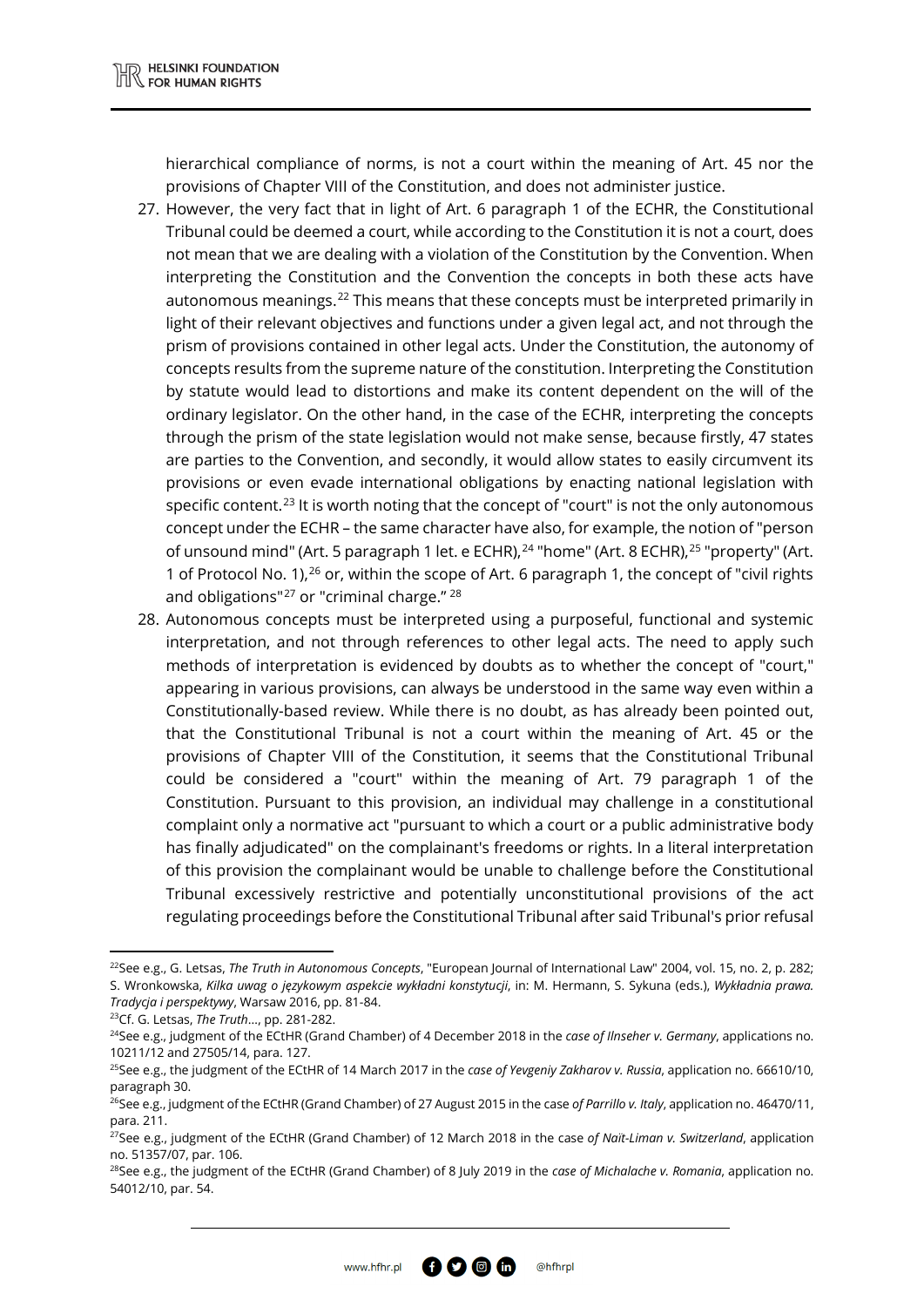to accept the complaint for review, as the final ruling in this case would be the ruling of the Constitutional Tribunal and not a court. However, the doctrine rightly points out that, bearing in mind the function and significance of a constitutional complaint, in the context of Art. 79 of the Constitution, a broader understanding of the term "court" should be adopted, one that also encompasses the Constitutional Tribunal.<sup>[29](#page-10-0)</sup> The Constitutional Tribunal (CT) itself drew attention to the legitimacy of such interpretation in its decision of 25 January 2004 (ref. No. Ts 109/04): "The *ratio legis* of said provision and the directive of interpretation adopted in CT jurisprudence requires that uncertainty concerning constitutional rights shall be interpreted in favour of the individual and thus indicate the legitimacy of a broad interpretation of the concept of "court" as used in Art. 79 of the Constitution, which also includes the Tribunals. In conclusion, it should be stated that the "final decision" pursuant to the definition in Art. 79 paragraph 1 of the Constitution, may include a judgment of the Constitutional Tribunal issued as part of the preliminary review of a constitutional complaint." While later jurisprudence presents divergent views,<sup>[30](#page-10-1)</sup> in the decision of 4 November 2014 (ref. no. Ts 62/14), the Constitutional Tribunal, referring to the above-cited decision in case Ts 109/04, again stated that "The above argumentation proves that the interpretation of Art. 79 paragraph 1 of the Constitution allows recognition, in certain cases, that a decision of the Constitutional Tribunal issued as part of the preliminary review of a constitutional complaint on the subjective rights of an individual is a final judgment." However, although the Constitutional Tribunal may sometimes be deemed a "court" within the meaning of Art. 79 of the Constitution does not mean that it can be recognized as a "court" within the meaning of Art. 45 or the provisions of Chapter VIII of the Constitution. For the same reasons, recognizing the Constitutional Tribunal as a "court" within the meaning of Art. 6 paragraph 1 of the ECHR does not mean that its position within the Constitution changes and that, following the judgment in the *Xero Flor* case, it has transformed from a tribunal into a court that administers justice.

- 29. By the way, focusing solely on the linguistic interpretation and formulating theses about the ECHR's incompatibility with the Constitution due to the difference between courts and tribunals in the Polish legal system seems to be flawed also due to the fact that in the English and French versions (i.e., the original languages of the Convention) Art. 6 paragraph 1 uses the term *tribunal* and not *court*/*cour*. It does not mean, however, that the scope of this provision covers only "tribunals" in the sense adopted by the Polish Constitution. On the other hand, it cannot be stated that it is possible to determine whether Art. 6 paragraph 1 of the ECHR may be applied to proceedings before the Constitutional Tribunal purely based on the semantic interpretation.
- 30. The inconsistency of the Convention with the Constitution cannot therefore result solely from the fact that it uses the term "court" in a different sense than that assumed under Art. 45 or the provisions of Chapter VIII of the Polish Constitution. The challenged norm may be deemed unconstitutional only if, as a result of adopting this different meaning, a contradiction in content arises between the Convention and the constitutional norm. Such could occur, in particular, if such adoption would unacceptably narrow or broaden the

@hfhrp

 $\overline{a}$ 

<span id="page-10-0"></span><sup>&</sup>lt;sup>29</sup>See e.g., M. Wiącek, *Formalne przesłanki skargi konstytucyjnej (w świetle orzecznictwa TK), "Państwo i Prawo" 2011, z. 9, pp.* 26-28; B. Naleziński, J. Królikowski, J. Sułkowski, *Skarga konstytucyjna* in: M. Romańska (ed.), *Pozainstancyjne środki ochrony prawnej*, Warsaw 2013, pp. 44-45.

<span id="page-10-1"></span><sup>&</sup>lt;sup>30</sup>See e.g., the decision of the Constitutional Tribunal of 5 January 2010, file ref. no. Ts 237/09;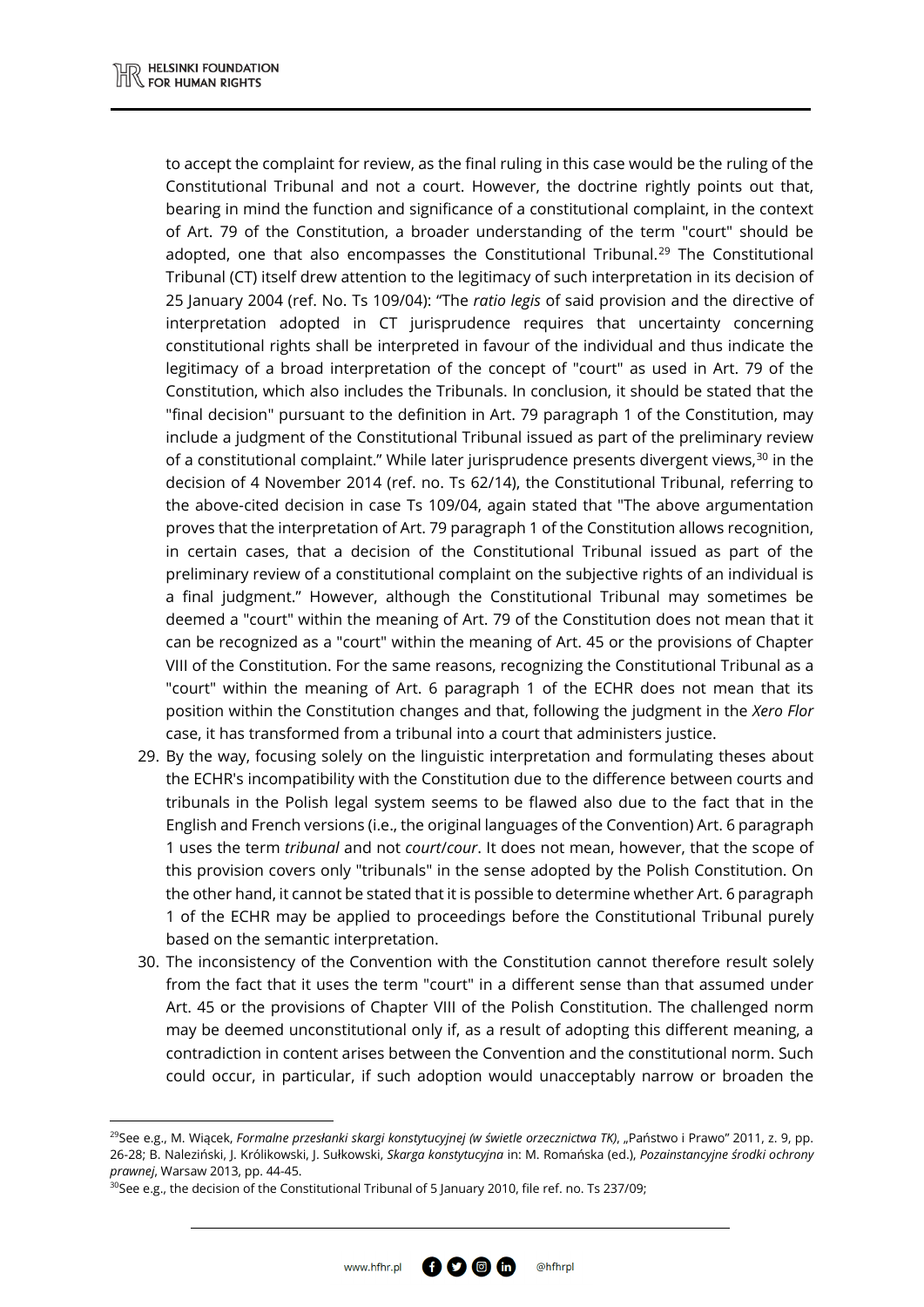$\overline{a}$ 

powers of the Constitutional Tribunal resulting from the Constitution. Therefore, in order to correctly assess whether a legal norm challenged by the Public Prosecutor General is inconsistent with the Constitution, it is necessary to establish its actual content and the effects thereof.

- 31. The Prosecutor General seems to claim that the consequence of adopting a broad understanding of the concept of "court" by extending it also to the Constitutional Tribunal (although, let us emphasize once again, the case of *Xero Flor* only includes Art. 6 paragraph 1 of the Constitutional Tribunal in a situation where this body examines constitutional complaints concerning civil rights or obligations), the division into courts and tribunals is disturbed and the courts are deprived of a monopoly on the administration of justice. On page 38 of the motion, the Prosecutor General suggests that the ECtHR's judgment leads to a modification of the Constitutional Tribunal's constitutional powers. "The norm based on Art. 6 paragraph 1, first sentence, of the ECHR, which changes the Constitutional Tribunal's scope of jurisdiction obligate this body to the guarantees of the right to a fair trial under the Convention, violates legal certainty (...)." The Prosecutor General also considers alleged violations of the systemic order, which would occur as a result of adopting such an interpretation of Art. 6 paragraph 1 of the ECHR.
- 32. If Art. 6 paragraph 1 of the ECHR did actually require that the Constitutional Tribunal be entrusted with the competences of the administration of justice (and such were taken from the courts in this respect), we could speak of a disturbance of the systemic order and a violation of the Constitution. The problem with that argument is, however, that extending the guarantees specified in this provision to the Constitutional Tribunal does not result in such consequences; the Prosecutor General simply misinterprets the challenged norm.
- 33. Art. 6 paragraph 1 of the ECHR guarantees individuals the right to a trial, which results in the following elements: the right of access to a court, the right to an independent court, the right to an impartial trial, the right to trial by a court established by law, the right to a fair trial, the right to a public trial, the right to review within a reasonable time and the right to execute the judgment.<sup>[31](#page-11-0)</sup> However, this provision does not regulate in detail the competences of courts, levels, types, procedures, etc. It only sets certain minimum standards that should be guaranteed in all court proceedings.
- 34. Recognizing that Art. 6 paragraph 1 of the ECHR applies to some proceedings before the Constitutional Tribunal is neither an expansion nor a narrowing of the Constitutional Tribunal's powers. Assuming that the Constitutional Tribunal, adjudicating on constitutional complaints concerning civil rights and obligations, is a court pursuant to Art. 6 paragraph 1 of the ECHR does not make it a court within the meaning of Polish law nor does it acquire jurisdiction to administer justice. It only means that guarantees resulting from the Convention must be met in such type of proceedings before the Constitutional Tribunal. To prove a provision so construed is unconstitutional, it would be necessary to show that requiring the Constitutional Tribunal provide such guarantees would violate the Constitution for some reason. This is an impossible task, because the very same guarantees flow from the Polish Constitution itself.

@hfhrpl

 $\theta$  0  $\theta$  m www.hfhr.pl

<span id="page-11-0"></span><sup>31</sup>See e.g., M. Szwed, *Nadmierny formalizm procesowy jako naruszenie art. 6 paragraph 1 Konwencji o ochronie praw człowieka i podstawowych wolności*, "Ruch Prawniczy, Ekonomiczny i Socjologiczny" 2020, no. 2, p. 124; P. Hofmański, A. Wróbel, *Komentarz do art. 6 EKPC*, in: L. Garlicki (ed.), *Konwencja o Ochronie Praw Człowieka i Podstawowych Wolności*, vol. 1, Warsaw 2010, pp. 248-249.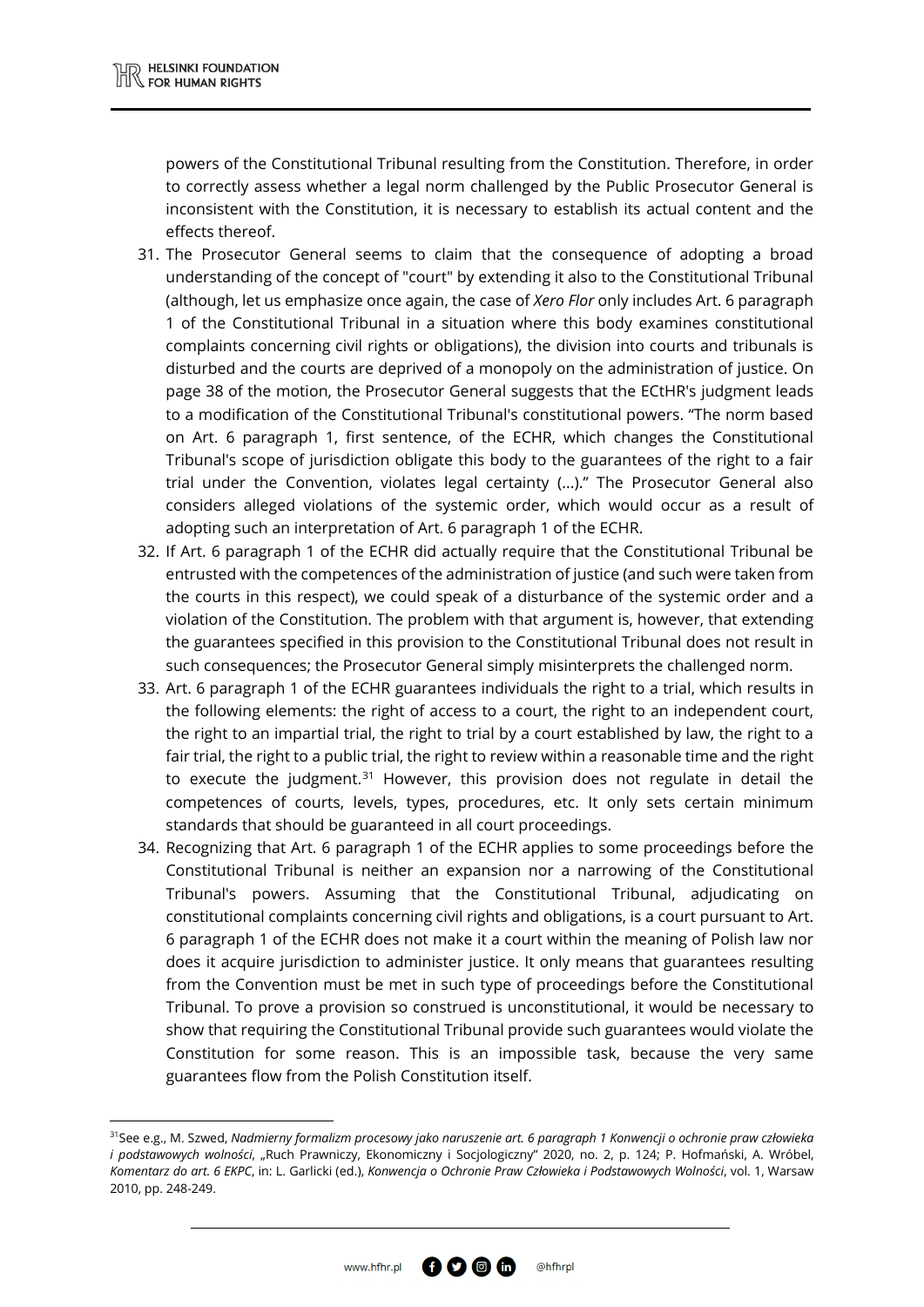<u>.</u>

- 35. The first guarantee specified in Art. 6 paragraph 1 of the ECHR is the right to an independent court. It is difficult to argue that the obligation to guarantee and respect the independence of the Constitutional Tribunal resulting from this provision violates the Constitution, since the Constitution itself, stipulates *expressis verbis* that the Constitutional Tribunal is to be an independent body (Art. 173) and that its judges be independent (Art. 195, paragraph 1 of the Constitution).
- 36. The second guarantee resulting from Art. 6 paragraph 1 of the ECHR is the right to have a case reviewed by an impartial court. Although the Constitution does not expressly formulate the principle of the impartiality of the Constitutional Tribunal, as correctly pointed out by W. Brzozowski, "It can be argued, however, that the requirement of impartiality is an indispensable feature of the judiciary. Moreover, the Constitutional Tribunal itself, following the findings of legal science, recognizes impartiality as one of the components of the concept of judicial independence, and the Constitution also requires such of the Constitutional Tribunal judges (Art. 195, paragraph 1 of the Constitution).<sup>"[32](#page-12-0)</sup> The legislator has noted the need to ensure the Constitutional Tribunal's impartiality and to regulate in detail the grounds and procedure for excluding a CT judge from proceedings (Art. 39-41 of the Act on the organization and procedure of proceedings before the Constitutional Tribunal). In this situation, it cannot be said that the following Art. 6 paragraph 1 of the ECHR, the subjective right to have a constitutional complaint examined by the Constitutional Tribunal meeting the impartiality standard violates the Constitution.
- 37. Art. 6 paragraph 1 of the ECHR also gives rise to the right to have a case heard by a court established by law. Such may be violated if, inter alia, the composition of the court includes individuals appointed (elected) to the post of judge in violation of the law<sup>[33](#page-12-1)</sup> or when the composition of the court has been designated in violation of the law. [34](#page-12-2) As in the case of impartiality and independence, there is no doubt that such a requirement is based in Art. 7 of the Constitution, which lays out the principle of legalism. This principle binds all state bodies, including, of course, the judiciary. Thus, it also includes the Constitutional Tribunal, which must act "on the basis and within the limits of the law" when exercising its constitutional powers. However, even aside from that, it is difficult to argue that a Convention guarantee, the content of which is primarily the obligation to comply with domestic law, could violate the Constitution. Such an argument would have to be based on the assumption that the Constitutional Tribunal is not bound by law, and this would be absurd for obvious reasons.
- 38. It follows from the above that the requirements of independence, impartiality and establishment by law resulting from the Convention also have constitutional grounds. However, it may be considered whether they are, similarly as under Art. 6 paragraph 1 of the ECHR, elements of some subjective individual vested right, or are mere norms of a constitutional order. It seems, however, that in the context of proceedings before the Constitutional Tribunal initiated by way of a constitutional complaint, these guarantees may be derived from Art. 79 paragraph 1 of the Constitution. Although this provision, read

<span id="page-12-0"></span><sup>&</sup>lt;sup>32</sup> W. Brzozowski, *Wyłączenie sędziego Trybunału Konstytucyjnego od udziału w postępowaniu*, "Państwo i Prawo" 2013, z. 1, p. 37.

<span id="page-12-1"></span><sup>33</sup>See e.g., judgment of the ECtHR (Grand Chamber) of 1 December 2020 in the *case of Guðmundur Andri Ástráðsson v. Iceland*, no. 26374/18, paras 243-252.

<span id="page-12-2"></span><sup>34</sup>See e.g., the judgment of the ECtHR of 12 April 2018 in *the case of Chim and Przywieczerski v. Poland*, applications no. 36661/07 and 38433/07, pars 138-142.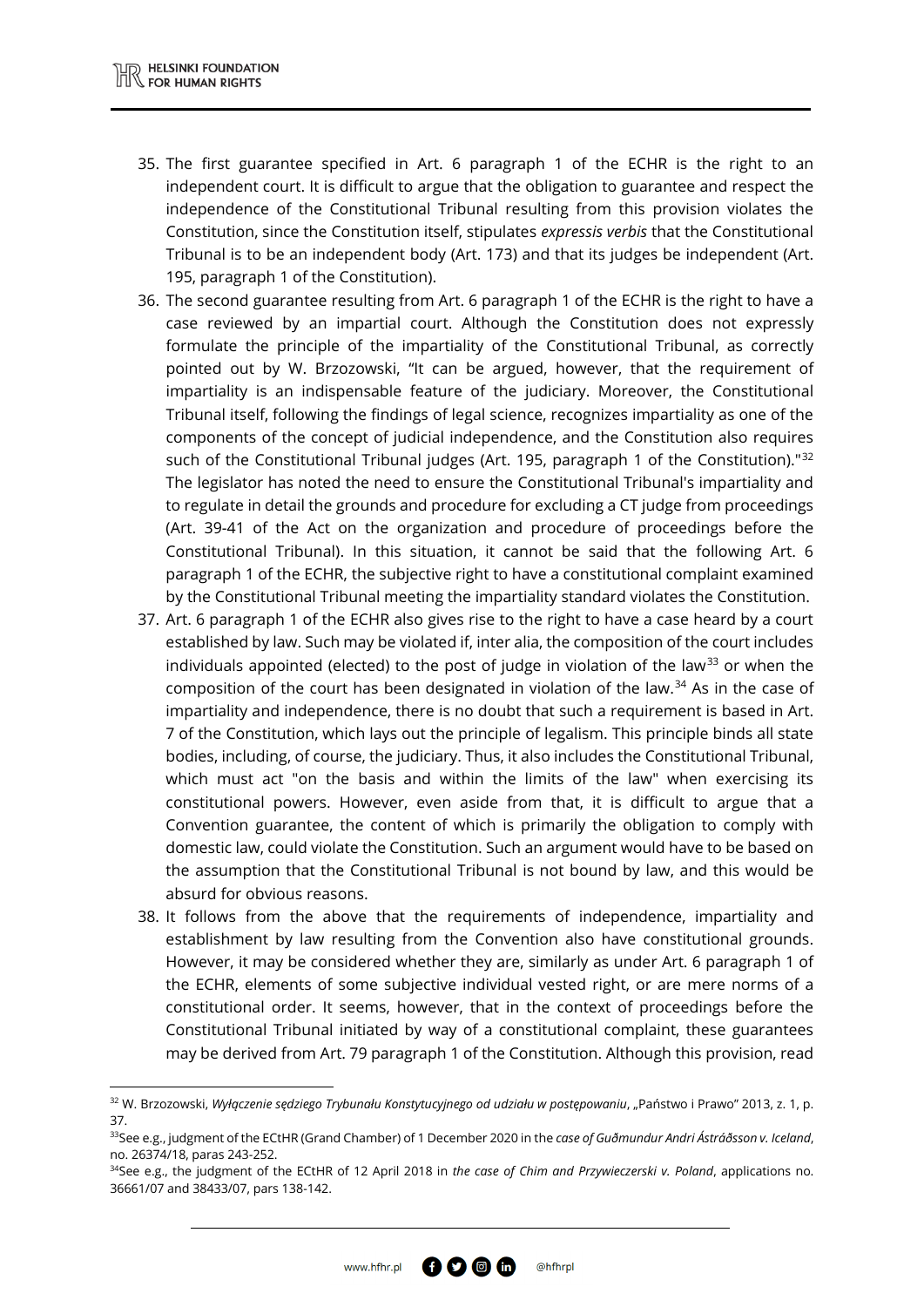literally, only formulates the right to lodge a constitutional complaint and gives the legislator the power to regulate the principles for implementing this right, such a narrow reading would be incorrect. This is because only the Constitutional Tribunal, independent of the legislative and executive branches, impartial and acting in accordance with the law, can properly review the constitutionality of normative acts. Violation of these requirements would not only violate provisions concerning the constitutional order, but would also infringe on an individual's right to a constitutional complaint. However, even if the requirements of independence, impartiality and lawfulness were considered only systemic in nature, such does not support the statement that the individual rights expressed in Art. 6 paragraph 1 of the ECHR would violate the Constitution. The key point is that, both under the ECHR and Polish law, the Constitutional Tribunal must be independent, impartial and legally constituted. Therefore, the Convention does not impose any obligations on the legislator that would paralyze the functioning of the Constitutional Tribunal or expand its competences.

39. In addition to the above-discussed requirements regarding independence, impartiality and legality, Art. 6 paragraph 1 of the ECHR also requires the right to a fair and public hearing of a case within a reasonable time. The aim is therefore to provide parties to court proceedings with certain procedural rights. In this respect, the Constitution does not explicitly define the standards that the proceedings before the Constitutional Tribunal should meet. It only stipulates that the act is to regulate the principles of lodging constitutional complaints (Art. 79 paragraph 1 of the Constitution) and the procedure before the Constitutional Tribunal (Art. 197 of the Constitution). This does not mean, however, that the legislator has absolute freedom in this respect and it should secure protections ensuing from Art. 2 of the Constitution, i.e., the general principle of procedural justice and the principle of reliable and efficient operation of public institutions, derived from the Preamble to the Constitution. As M. Wiącek points out, it is of particular importance to ensure appropriate procedural standards in proceedings before the Constitutional Tribunal conducted under the concrete review procedure as "[s]uch proceedings have a direct impact on shaping the legal situation of an individual whose case underlies a constitutional complaint or a question of law. As a consequence, this procedure should meet the requirements of a fair procedure, and therefore the adequacy of Art. 45 of the Constitution to evaluate individual regulations of proceedings before the Constitutional Tribunal cannot be excluded."  $35$  Wiącek further notes that the specific nature of Constitutional Tribunal proceedings means not all right-to-trial guarantees under Art. 45 of the Constitution may apply here as "[i]n a sense, we can speak of an "appropriate" application of the aforementioned guarantees in proceedings before the Constitutional Tribunal, which requires consideration of the specifics (essence) of these proceedings."[36](#page-13-1) According him, guarantees of impartiality, reasonable time and internal openness may apply, while it will not be possible to guarantee principles of dual-instance procedures and the right to appeal.<sup>[37](#page-13-2)</sup> Nor is it necessary to guarantee the right to a public hearing in every case.<sup>[38](#page-13-3)</sup> This interpretation seems to be apposite. ECtHR also applies Art. 6 paragraph 1 of

<span id="page-13-0"></span><sup>35</sup> M. Wiącek, *Pytanie prawne sądu do Trybunału Konstytucyjnego*, Warsaw 2011, p. 345.

- <span id="page-13-1"></span>36Ibid., p. 350.
- <span id="page-13-2"></span>37Ibid.

 $\overline{a}$ 

<span id="page-13-3"></span><sup>38</sup>Ibid.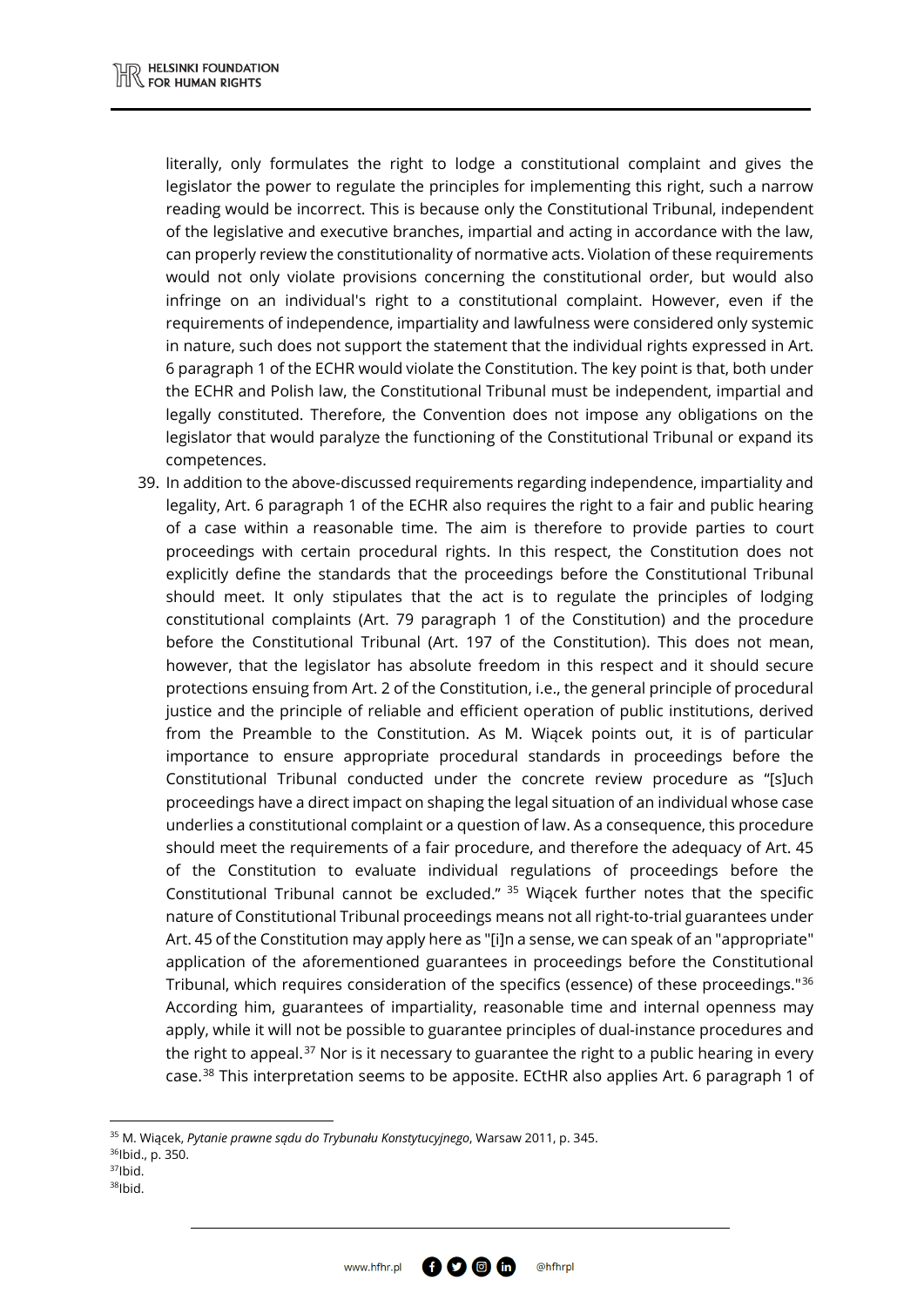<u>.</u>

the ECHR to evaluate proceedings before constitutional courts, while noting the specificity of these bodies. For example, respecting the allegation of excessive length of proceedings before constitutional courts, the ECtHR emphasized that "a constitutional court's role as guardian of the Constitution makes it particularly necessary for such a court to take into account considerations other than the mere chronological order in which cases are entered on the list, such as the nature of a case and its importance in political and social terms."[39](#page-14-0) The Tribunal also points out that the specificity of constitutional courts may justify introduction of more extensive formal requirements when submitting constitutional complaints as compared to the requirements for an appeal, [40](#page-14-1) as well as the introduction of simplified justifications (containing only references to relevant domestic provisions) of decisions refusing to accept constitutional complaints for review.[41](#page-14-2) The *erga omnes* effectiveness of constitutional court judgments may also justify limiting the number of entities admitted to participate in a case based on their legal interest.<sup>[42](#page-14-3)</sup> Also, the lack of a public hearing before the constitutional court will not always violate Art. 6 paragraph 1 of the ECHR - such a hearing will not be necessary if the case concerns only legal or factual issues that can be resolved only on the basis of acts and written statements of the parties.<sup>[43](#page-14-4)</sup> It is therefore clear from the above that the obligation to respect the *omens* guarantee of fair proceedings before the Constitutional Tribunal arising from Art. 6 paragraph 1 of the ECHR, is, to a significant extent, reflected in the constitutional standards and current statutory solutions, and cannot be considered an unconstitutional constraint on the Constitutional Tribunal's jurisdiction.

- 40. However, even if we find that certain procedural standards under the ECHR are further reaching, this fact alone is not tantamount to a Constitutional violation. The Constitution has left the legislator a certain margin of discretion in determining the rules of procedure before the Constitutional Tribunal and nothing prevents the legislator from introducing more guarantees for the parties to the proceedings in order to fulfil said legislator's international obligations.
- 41. Considering the above, it is difficult to resist the impression that the real reason for referring the request to the Constitutional Tribunal in the present case was not the Public Prosecutor General's conviction that the legal norm providing that the proceedings before the Constitutional Tribunal would be covered by guarantees under Art. 6 paragraph 1 of the ECHR, but the Public Prosecutor General's disagreement with the assumptions on which the judgment of the ECtHR in the *Xero* Flor case was based, and more precisely - with the conclusion that one of the individuals adjudicating in the Constitutional Tribunal was elected illegally. However, the Constitutional Tribunal is not called upon to assess whether a particular judgment of the ECtHR is factually correct, including whether it is based on truthful findings. Therefore, if the author of the motion alleges that Art. 6 paragraph 1 of the ECHR in the challenged scope is inconsistent with the Constitution, it must prove that it is the legal norm defined in such manner that is unconstitutional, and not that the violation of the Constitution occurred as a result of its incorrect application resulting from

<span id="page-14-1"></span><span id="page-14-0"></span><sup>39</sup>ECtHR judgment of 4 September 2014 in the case of *Peter v. Germany*, application no. 68919/10, par. 40 - own translation. <sup>40</sup>See ECtHR judgment of 31 March 2020 in the case of *Dos Santos Calado et. al v. Portugal*, no. 55997/14, 68143/16 and 78841/16, para. 112.

<sup>41</sup>Decision of the ECtHR of 7 May 2019 in the case *of Fraile Iturralde v. Spain*, application no. 66498/17, par. 37.

<span id="page-14-3"></span><span id="page-14-2"></span><sup>42</sup>Decision of the ECtHR of 6 February 2003 in the case *of Wendenburg v. Germany*, application no. 71630/01.

<span id="page-14-4"></span><sup>43</sup>See judgment of the ECtHR of 21 July 2015 in the *case of Meimanis v. Latvia*, application no. 70597/11, paragraph 49.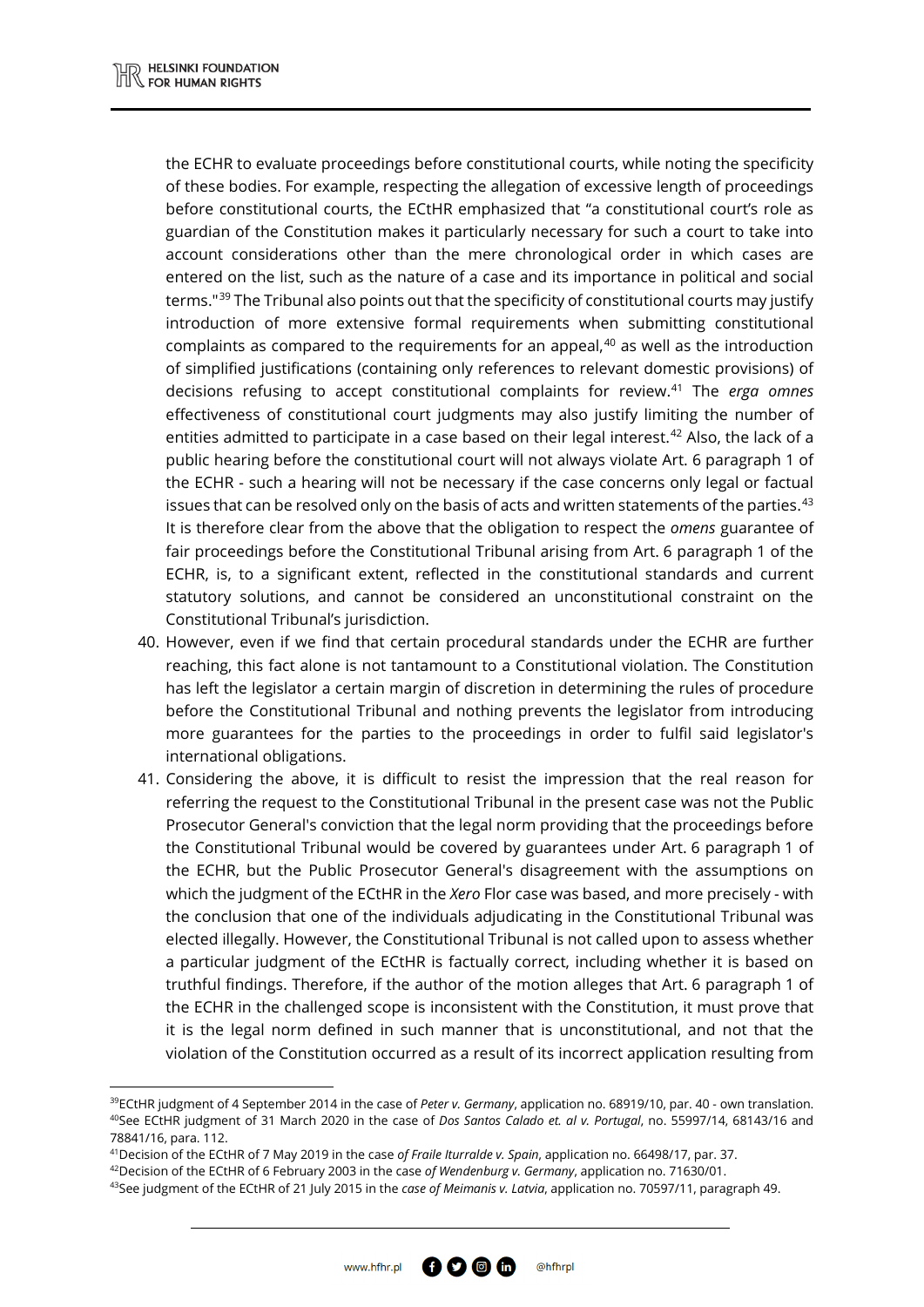the ECtHR's reliance on incorrect, in the Prosecutor's opinion, findings as to the fact of violation of domestic law in the election of Constitutional Tribunal judges. In the present case, however, the Public Prosecutor General did not do so, which makes his request unfounded.

#### **D. CLAIMED INTERPRETATION VS. LEGEM ART. 6 PARAGRAPH 1 OF THE ECHR**

- 42. The Public Prosecutor General's bases another argument on the allegation that the challenged norm was interpreted by the ECtHR by going outside the bounds of the Convention, which led to Poland being subject to an obligation that it did not consent to when acceding to the ECHR, as well as a breach of the principle of legal security.
- 43. It seems, therefore, that the core of this allegation is the Public Prosecutor General's statement that the ECtHR's interpretation in the *Xero Flor* judgment runs *contra legem*, i.e., is inconsistent with the Convention (on p. 38 of the motion, the Public Prosecutor General directly refers to the modification of the norm of the Treaty "without a normative foundation"). However, if the ECtHR's interpretation of ECHR Art. 6 paragraph 1 actually has no basis in the Convention, such may be the basis for questioning this interpretation, and not the constitutionality of allegedly misinterpreted Convention. Moreover, the motion at hand was not formulated as an interpretative motion (the use of the formula: "to the extent to which" and not "understood as"), so theoretically it is based on the assumption that the challenged norm exists. And if so, it is difficult to accuse the ECtHR that it interpreted *contra legem*.
- 44. The wording of such an objection proves once again that, in fact, the Public Prosecutor General is not actually questioning the legal norm as much its application in a specific case. However, as correctly pointed out by M. Zubik, "the Polish constitutional court, unlike the German Federal Constitutional Court, is not, as a rule, a court of facts, including those concerning Poland's international relations. Thus, it will be unlikely for the Constitution to contain its [the Tribunal's] jurisdiction to assess the legality of particular actions of EU bodies, including the judgments of the CJEU."[44](#page-15-0) This view also fully applies as to the Constitutional Tribunal's lack of jurisdiction to review ECtHR judgments.
- 45. However, apart from the above, the Public Prosecutor General's statements on the ECtHR's allegedly exceeding the Treaty's scope and the unexpected course of evolution of the interpretation of Art. 6 paragraph 1 of the ECHR in the *Xero Flor* judgment, are completely unfounded. It is true that the ECtHR jurisprudence did not provide an unambiguous answer as to whether proceedings before constitutional courts with powers such as the Constitutional Tribunal (i.e., limited essentially to the review of legal norms and not their application in a specific case) could also fall within the scope of Art. 6 paragraph 1 of the ECHR.<sup>[45](#page-15-1)</sup> Nevertheless, it is difficult to rationally argue that the development and clarification of jurisprudence by an international court would be inconsistent with the Constitution. After all, the interpretation of national law by national courts is also subject to evolution. Denying the ECtHR the possibility to develop judicial standards would

 $\overline{a}$ 

<span id="page-15-0"></span><sup>44</sup> M. Zubik, *Prawo konstytucyjne współczesnej Polski*, 2nd edition, Warsaw 2021, p. 62.

<span id="page-15-1"></span><sup>45</sup>See e.g., M. Szwed, *Orzekanie przez wadliwie powołanych sędziów jako naruszenie prawa do sądu w świetle wyroku Europejskiego Trybunału Praw Człowieka z 12.03.2019 r., 26374/18, Guðmundur Andri Ástráðsson v. Iceland*, "Europejski Przegląd Sądowy" 2019, no. 7, pp. 47-48.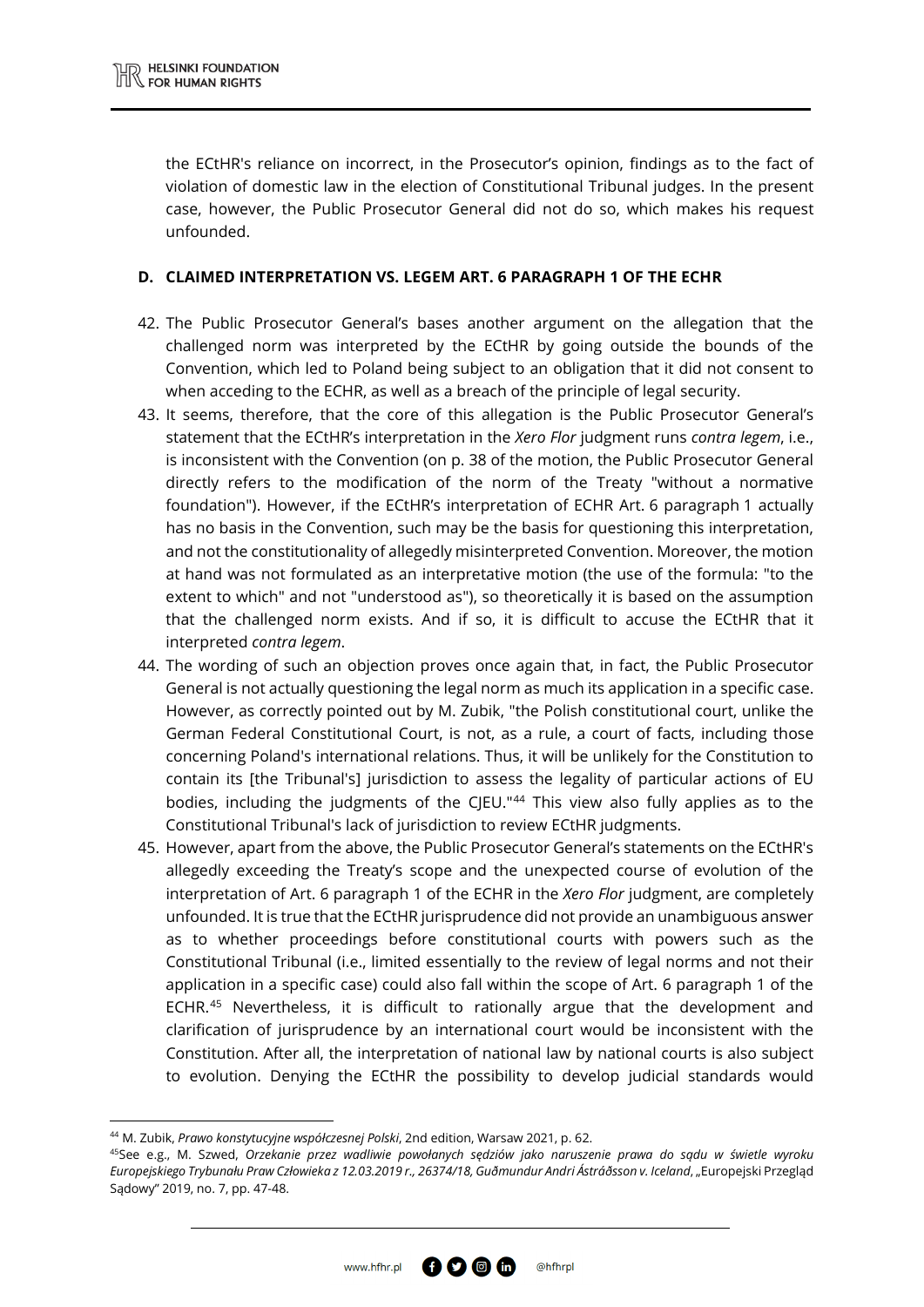significantly weaken the Convention's effectiveness and make it impossible to apply it in a changing reality.

- 46. In light of the case law preceding the *Xero Flor* judgment, the issue of the applicability of Art. 6 paragraph 1 of the ECHR to proceedings before the Constitutional Tribunal was open, but not completely ruled out. Therefore, we were not dealing here with a complete overrule of the earlier theses expressed by the ECtHR, but only with the resolution of a specific problem that had not been properly explained before. ECtHR jurisprudence on the applicability of ECHR Art. 6 paragraph 1 to constitutional courts has developed over many years. For example, one of the key judgments in this regard, *Ruiz-Mateos v. Spain*, was issued as early as 1993. $46$  Moreover, the views in favour of the necessity to apply Art. 6 paragraph 1 of the ECHR to review proceedings before the Constitutional Tribunal concerning constitutional complaints were also expressed in the Polish legal literature, e.g., in an article by A. Wiśniewski of 2004. $47$  A comprehensive analysis of the applicability of Art. 6 to the proceedings before the Constitutional Tribunal concerning constitutional complaints and questions of law was also presented by M. Wiącek in his book published in 2011.[48](#page-16-2) Therefore, it cannot be argued that the interpretation adopted by the ECtHR in the *Xero Flor* case was completely unforeseen. On the contrary, there were rational grounds for adopting it, which were, moreover, clearly articulated in the ECtHR judgment (see paragraphs 192-208). However, it seems unnecessary to present at this point a broader analysis of the merits of the arguments cited by the ECtHR, because, as we have already indicated, the Constitutional Tribunal is not a body appointed to assess the merits of the judgments of international bodies.
- 47. The Public Prosecutor General's claim regarding the alleged violation of the legal security of citizens is also defective. The motion states that "When a norm of international law unexpectedly evolves, revising the current perception of the constitutional order, including the role of the Constitutional Tribunal and its position in relation to other courts, the legal system ceases to be predictable to the addressees of norms who lose the ability to read their rights and attendant obligations of state bodies" (p. 34). First, however, as indicated herein, the ECtHR did not revise the constitutional position of the Constitutional Tribunal in the *Xero Flor* judgment, but only interpreted the autonomous concept of a court within the meaning of ECHR Art. 6. Secondly, the Public Prosecutor General fails to explain in any way how, as a result of including the proceedings before the Constitutional Tribunal within the scope of Art. 6 paragraph 1 of the ECHR, the legal security of individuals might be prejudiced. After all, it seems that the application of Art. 6 to review Constitutional Tribunal proceedings is beneficial to individuals, as it provides them with international protection in the event of, for example, excessive length of proceedings before the Constitutional Tribunal or Constitutional Tribunal proceedings with illegally elected judges. Furthermore, in the judgment in the *Xero Flor* case, the ECtHR does not indicate the need to reopen Constitutional Tribunal proceedings, which involved judgments with defective judicial panels. As such, it is difficult to speak of any threat to the legal security of citizens also in this respect. It is also impossible to argue that the adoption of the interpretation set out in the judgment in the *Xero Flor* case imposed some unforeseen duties on state authorities.

@hfhrpl

 $\overline{a}$ 

<sup>46</sup>ECtHR judgment of 23 June 1993 in the case of *Ruiz-Mateos v. Spain*, application no. 12952/87.

<span id="page-16-1"></span><span id="page-16-0"></span><sup>47</sup> A. Wiśniewski, *Polska skarga konstytucyjna a Europejska Konwencja Praw Człowieka*, "Gdańskie Studia Prawnicze" 2004/12.

<span id="page-16-2"></span><sup>48</sup> M. Wiącek, *Pytanie prawne*…, pp. 349–358.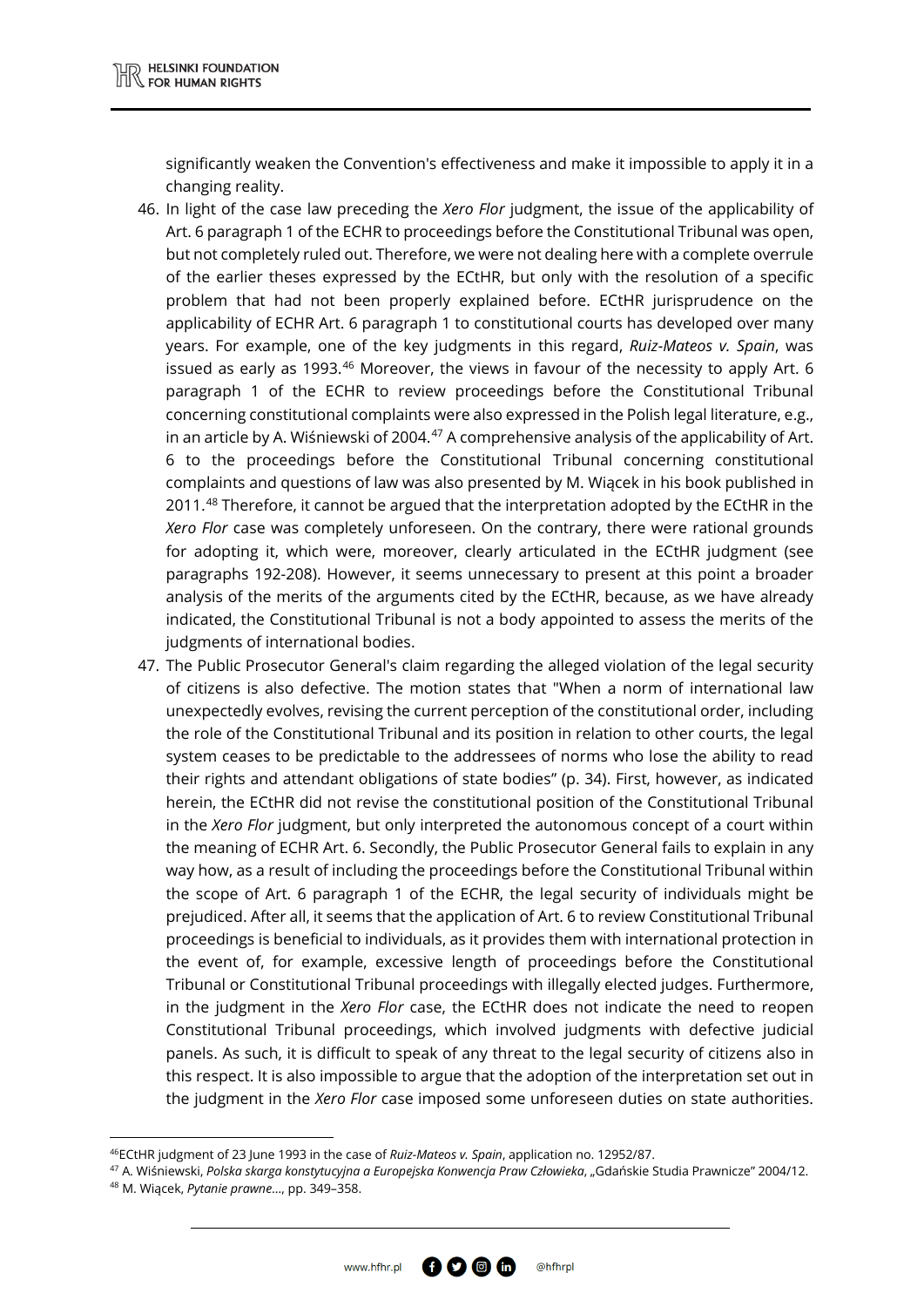As indicated above, the same requirements as to the obligation to guarantee and respect the independence, impartiality and legality of the Constitutional Tribunal's actions result from Polish law, specifically from the Polish Constitution.

#### **E. ECHR'S JURISDICTION TO REVIEW THE LEGALITY OF ELECTION OF CT JUDGES**

- 48. Point 3 of the Public Prosecutor General's *petitum* argues that Art. 6 paragraph 1 of the ECHR is unconstitutional to the extent it allows the ECtHR to assess the legality of the election of Constitutional Tribunal judges. However, this allegation is also defective.
- 49. It is unnecessary to analyse here in detail the illegal election of three individuals (the socalled "doubles") to the Constitutional Tribunal by the Sejm of the 8th term of office. This issue has already been extensively analysed elsewhere. Secondly, the subject of Constitutional Tribunal proceedings in the present case is not the correctness of the ECtHR's findings as to the infringement of domestic law in the process of electing the above-mentioned judges, but the alleged incompatibility of the norm allowing the ECtHR to review the legality of that choice. Therefore, it is apposite to consider instead whether any grounds exist for recognizing that such definition of a legal norm is unconstitutional.
- 50. The Public Prosecutor General's first argument for unconstitutionality is lack of procedures in the current legal order to allow for a direct review of the legality of the Sejm's resolutions on the election of a Constitutional Tribunal judge (p. 40 of the motion). Indeed, such procedures do not exist at present, as reflected, inter alia, in the Constitutional Tribunal's decision to discontinue proceedings in case U 8/15. [49](#page-17-0) However, want of procedures does not mean that any and all violations of the law in the course of judicial election may be ignored. If such were the case, constitutional provisions regarding, for example, the number of CT judges, their terms of office and the rules of election would have no meaning whatsoever. Therefore, the inability to formally repeal a resolution on election does not mean that a resolution with serious defects becomes fully lawful. Lack of a review procedure does not exclude the possibility of finding resolutions adopted in a patently gross violation of the law using the so-called legally non-existent acts. Finally, the lack of procedures in domestic law does not preclude an international court from reviewing violations in the election of Constitutional Tribunal judges. It should be emphasized here that the ECtHR does not play the role of an appeal body or an administrative court appointed to review and possibly repeal resolutions deemed illegal. Its role is only to assess whether, in a specific case, the state has failed to fulfil its obligations under the Convention. One such obligation is to ensure that bodies constituting "courts" in the autonomous meaning adopted under Art. 6 paragraph 1 of the ECtHR are "established by law," which assumes, inter alia, ensuring that its judges are lawfully elected. The ECtHR must therefore be able to examine whether, in a given case, the selection of judges was in fact lawful. By the way, the ECtHR may review compliance by state authorities with state law not only in the context of ECHR Art. 6 paragraph 1. Many ECHR provisions impose the requirement to act "in accordance with the law" as one of the basic conditions for permitting interference with rights and freedoms, which presupposes the duty of respecting domestic laws. Obviously, in line with the subsidiarity principle, the Tribunal will rely in this respect primarily on the findings of domestic authorities. This was also the case in the case of *Xero*

 $\overline{a}$ 



<span id="page-17-0"></span><sup>49</sup> See decision of the Constitutional Tribunal of 7 January 2016, file ref. no. U 8/15.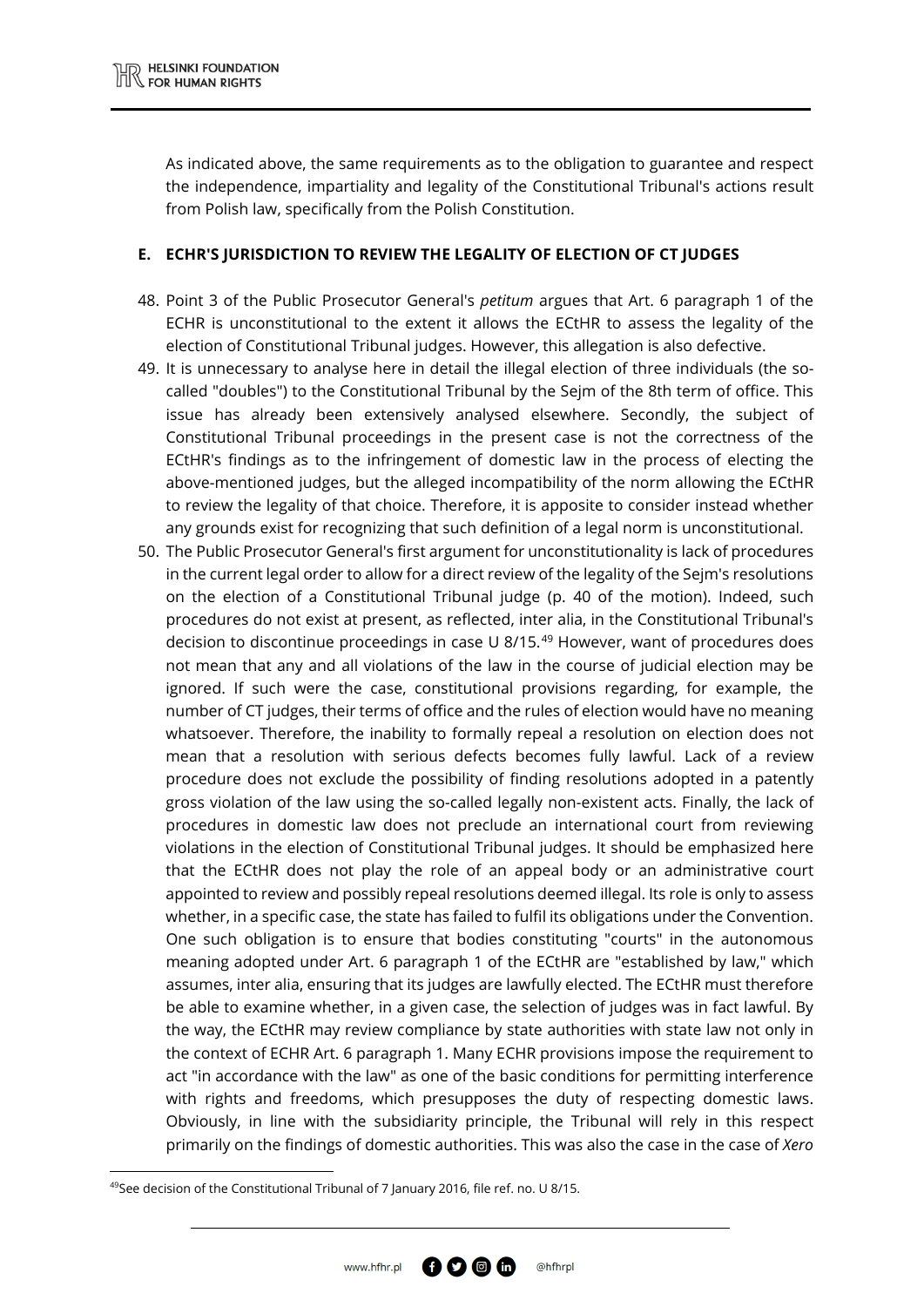*Flor* - the ECtHR referred mainly to the judgment of the Constitutional Tribunal in the case K  $34/15^{50}$  $34/15^{50}$  $34/15^{50}$  and the subsequent jurisprudence, according to which the legal basis for the election of three judges by the Sejm of the 7th term was consistent with the Constitution. The consequence of such a finding is that election of three new individuals could not be lawful, as you cannot elect two different individuals to the same post. Such an assessment is hardly controversial today. Doubts may only concern whether Constitutional Tribunal judgments issued with the participation of individuals so elected have legal effect or whether they can be considered the so-called non-existent judgments.<sup>[51](#page-18-1)</sup> However, the legal norm challenged by the Public Prosecutor General does not refer to this issue. In the *Xero Flor* judgment itself, the ECtHR did not refer to the problem of the legal consequences of the Constitutional Tribunal judgments issued by courts with partially defectively elected judges.

- 51. Interestingly, the Public Prosecutor General, in arguing that the legality of the Sejm's resolutions regarding election of Constitutional Tribunal judges cannot be reviewed, does not consider in its motion the basis on which the Sejm declared the November 2015 election by the 7th term Sejm of five Constitutional Tribunal judges devoid of legal force.<sup>[52](#page-18-2)</sup> After all, the relevant legislation was clearly a form of control of the legality of that election. As noted by the Constitutional Tribunal in the judgment of 3 December 2015 (file ref. no. K 34/15) and the decision of 7 January 2016 (file ref. no. U 8/15), the resolutions adopted in December 2015 constituted a non-binding political position of the Sejm and could not affect the legal force of resolutions on elections adopted by the Sejm of the previous term of office. However, the Public Prosecutor General refers his arguments regarding lack of procedures for the legal review of CT judge elections not to the aforementioned five Sejm resolutions, but instead to the ECtHR's review of Constitutional Tribunal judgment in case K 34/15, regarding the lawfulness of the election of three judges to positions occupied by judges previously elected by the Sejm of the 7th term pursuant to a legal norm recognized as constitutional.
- 52. The Public Prosecutor General also claims that Constitutional Tribunal operation and form "cannot be reviewed by an external body, because it destroys the constitutionally established system of state bodies" (p. 44). Such a statement seems astonishing. The Convention imposes obligations on states that must be respected by all state authorities. If, on the other hand, these authorities do not act in accordance with the standards flowing from the ECHR, a breach of the Convention may occur and, ultimately, when the breach cannot be remedied via domestic proceedings, the state's liability may be enforced at the international level. In this respect, the Constitutional Tribunal is not some exceptional body which would be exempt from the obligation to comply with the Convention and the actions

**.** 



<sup>&</sup>lt;sup>50</sup>Judgment of the Constitutional Tribunal of 3 December 2015, file ref. no. K 34/15.

<span id="page-18-1"></span><span id="page-18-0"></span><sup>51</sup>On this subject, see P. Radziewicz, *On Legal Consequences of Judgements of the Polish Constitutional Tribunal Passed by an Irregular Panel*, "Review of European and Comparative Law" 2017, no. 4, pp. 45-64; M. Florczak-Wątor, *O skutkach prawnych orzeczeń TK wydanych z udziałem osób nieuprawnionych do orzekania* in: R. Balicki and M. Jabłoński (ed.), *Państwo i jego instytucje. Konstytucje – sądownictwo – samorząd terytorialny*, Wrocław 2018, pp. 307-312; P. Polak, *Związanie sądu wyrokiem Trybunału Konstytucyjnego wydanym w nieprawidłowo umocowanym składzie (refleksje na tle wyroku Wojewódzkiego Sądu Administracyjnego w Warszawie z dnia 20 czerwca 2018 r., sygn. akt V SA/Wa 459/18)*, "Zeszyty Naukowe Sądownictwa Administracyjnego 2020", no. 3, pp. 77-83.

<span id="page-18-2"></span><sup>52</sup>Decisions of 25 November 2015 declaring invalid the resolution of the Sejm of the Republic of Poland of 8 October 2015 on the election of a Constitutional Tribunal judge, published in Monitor Polski of 23 October 2015, published in Monitor Polski, item 1038-1042.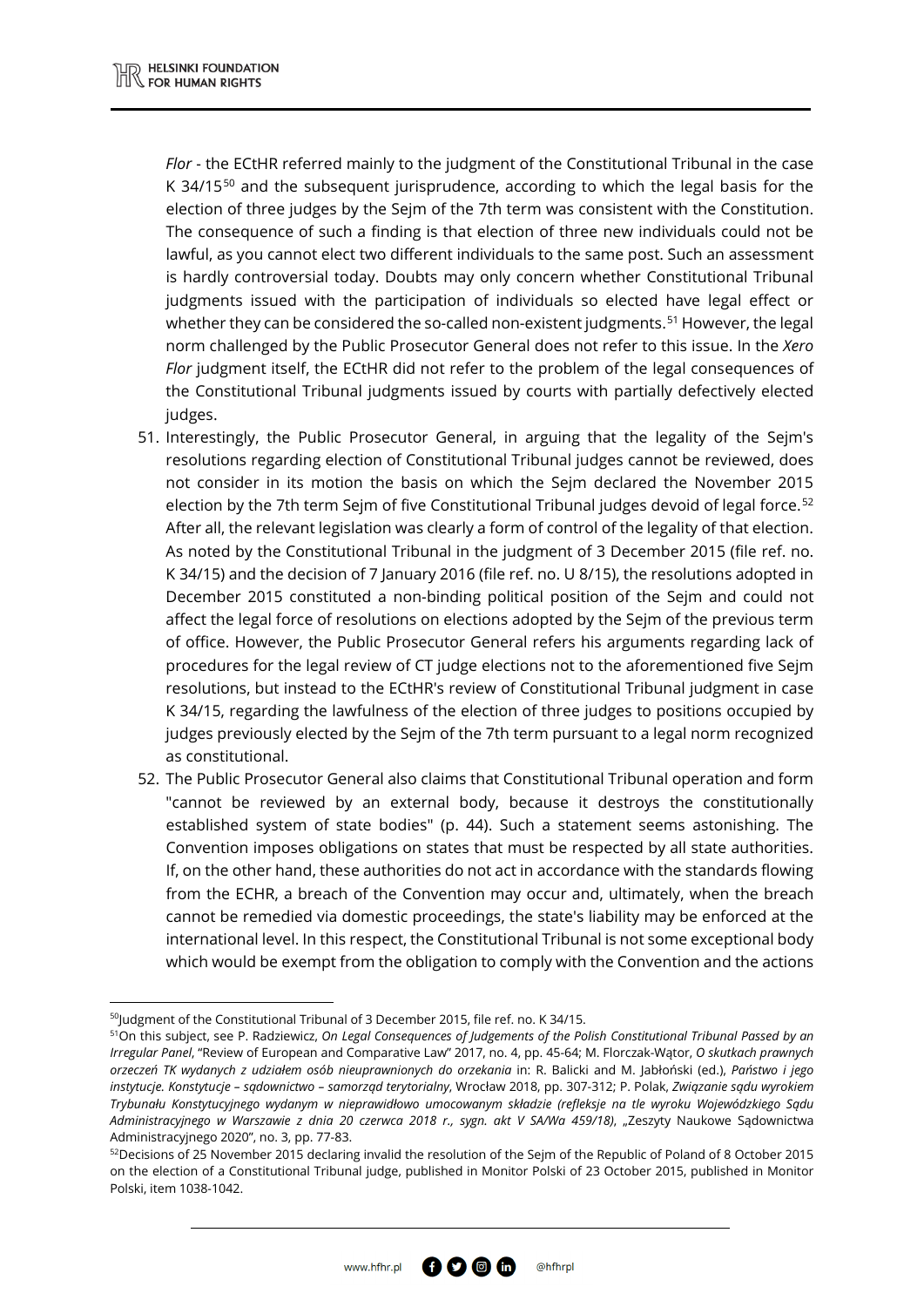**.** 

of which would be excluded from ECtHR review in terms of violating the freedoms and rights set out in the ECHR.

## **VI. EFFECT OF RECOGNIZING ECHR ART. 6 PARAGRAPH 1 UNCONSTITUTIONAL TO THE EXTENT PROPOSED BY THE PROSECUTOR GENERAL**

- 53. In discussing the effects of a possible Constitutional Tribunal judgment declaring ECHR Art. 6 paragraph 1 unconstitutional in the scope contested by the Public Prosecutor General, one should separately refer to the internal sphere (i.e., the effects on the application of the Convention in Poland) and the external sphere (effects on the application of the ECHR by the ECtHR in Polish cases).
- 54. In the external sphere, the Constitutional Tribunal's ruling will produce no legal effects. In particular, it will not deprive the ECtHR of the ability to apply Art. 6 paragraph 1 of the ECHR in cases concerning Constitutional Tribunal activities. As long as Poland is a party to the ECHR, it must comply with said treaty and cannot invoke its domestic law, including the Constitution, to justify violating treaty provisions (see Art. 27 of the Vienna Convention on the Law of Treaties).<sup>[53](#page-19-0)</sup> On the other hand, the judgment may cause image-related effects reinforcing the international community's conviction that the Polish Constitutional Tribunal is not an independent body operating fully in accordance with the law and international standards. One can also expect reasonable comparisons to the situation in Russia, which introduced a procedure of constitutional admissibility for execution of ECtHR judgments by following the Russian Constitutional Court's jurisprudence. [54](#page-19-1) The Russian Constitutional Court has jurisdiction in this respect.
- 55. In the domestic sphere, as indicated by legal scholars, "The consequence of a negative judgment is denying Polish authorities the ability to apply such acts and exert legal effects thereof in Poland."[55](#page-19-2) Therefore, theoretically if the Constitutional Tribunal ruled that Art. 6 paragraph 1 of the ECHR is unconstitutional to the extent indicated by the Public Prosecutor General, Polish courts could not apply said provision to review proceedings before the Constitutional Tribunal. It seems the author of the motion is trying to achieve precisely such an effect to prevent the coalescence of a jurisprudence line that permits questioning legal force of the Constitutional Tribunal judgments issued with the participation of individuals not entitled to adjudicate.
- 56. However, it is possible that this effect would not be achieved. Firstly, given the situation in the Constitutional Tribunal, the judgments of this body are sometimes questioned.[56](#page-19-3) Although, according to the information presented on the Constitutional Tribunal's website,

@hfhrpl

<span id="page-19-0"></span><sup>53</sup>See e.g., M. Florczak-Wątor, *Orzeczenia Trybunału Konstytucyjnego i ich skutki prawne*, Poznań 2006, p. 147; M. Grzybowski, *Prawo międzynarodowe i wspólnotowe jako wzorzec i przedmiot kontroli norm*, w: M. Zubik (ed.), *Księga XX-lecia orzecznictwa Trybunału Konstytucyjnego*, Warsaw 2006, p. 342.

<span id="page-19-1"></span><sup>54</sup>See e.g., J. Kahn, *The Relationship between the European Court of Human Rights and the Constitutional Court of the Russian Federation: Conflicting Conceptions of Sovereignty in Strasbourg and St Petersburg*, "The European Journal of International Law" 2019, vol. 30, no. 3, pp. 933-959.

<span id="page-19-2"></span><sup>55</sup>A. Mączyński, J. Podkowik, *Komentarz do art. 188 Konstytucji* in: M. Safjan, L. Bosek (ed.), *Konstytucja RP. Komentarz*, vol. II, Warsaw 2016, p. 1212. Podobnie: M. Grzybowski, *Prawo międzynarodowe*…, p. 340; M. Florczak-Wątor, *Orzeczenia*…, pp. 148- 149.

<span id="page-19-3"></span><sup>&</sup>lt;sup>56</sup>Examples of such questioning of the legal force of CT judgments issued with the participation of defectively elected individuals have already appeared in common court jurisprudence (see e.g., the judgment of the District Court in Gorzów Wielkopolski of May 24, 2021, file ref. no. I C 1326/19 - judgement not final) and the Supreme Court (see the decision of the Supreme Court of 16 September 2021, file ref. no. I KZ 29/21).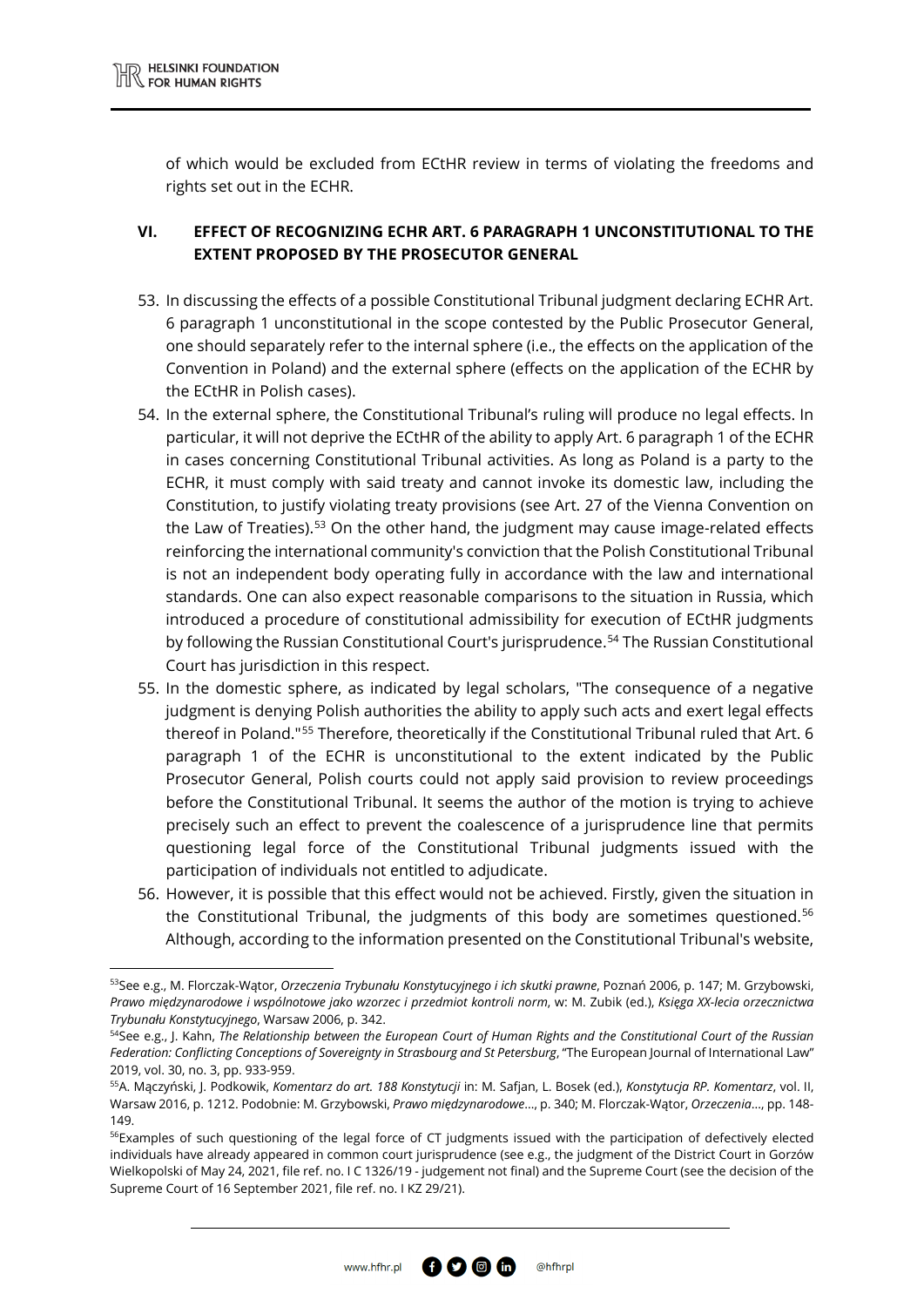<u>.</u>

the composition appointed to examine the Prosecutor General's motion does not include defectively elected individuals, there may still arise general reservations as to Constitutional Tribunal independence and whether the President of the Constitutional Tribunal was duly elected. Moreover, taking into account the arguments presented in point IV of this opinion, it would not be unfounded to claim that the Constitutional Tribunal would exceed its jurisdiction by adjudicating the constitutionality of a norm challenged by the Prosecutor General.<sup>[57](#page-20-0)</sup> Secondly, ECHR Art. 6 paragraph 1 is not the only provision pursuant to which it is possible to question the legal effects of Constitutional Tribunal judgments issued with the involvement of unlawfully selected individuals. For example, recently the ECtHR communicated to the Polish government a number of complaints by Polish citizens regarding difficulties in access to abortion after the Constitutional Tribunal judgment of 22 October 2020 (file ref. no. K 1/20).<sup>[58](#page-20-1)</sup> The applicants alleged that their right to privacy was violated in an unlawful manner, as the restriction of access to abortion resulted from a judgment of the Constitutional Tribunal issued in violation of the law (violation of the principle of impartiality, unlawful election of the Constitutional Tribunal's President, participation in the adjudication panel of unlawfully elected individuals). It cannot be ruled out that similar allegations will appear in the future in the context of other ECHR provisions that require legality in the event of interference with freedoms or laws. Such allegations could be raised in a situation where, as a result of an unlawful Constitutional Tribunal judgment that extends interference with individual freedoms.

- 57. However, even apart from the issue of court jurisdiction to review the binding nature of those CT judgments issued with the participation of individuals not entitled to adjudicate, the situation in which the state questions the constitutionality of a binding international obligation is quite problematic. It can be expected that the ECtHR will receive further complaints from citizens affected by the actions of the Constitutional Tribunal, and the ECtHR, continuing its jurisprudence, may issue new judgments finding Poland in violation of ECHR Art. 6. At the same time, the Polish government, citing the Constitutional Tribunal judgment, will likely refuse to execute the judgment, at least in the general aspect (i.e., restoring Constitutional Tribunal activities to a lawful status).
- 58. Theoretically, the conflict between the Constitution and international law can be resolved by amending the Constitution - or renegotiating or terminating an international treaty.<sup>[59](#page-20-2)</sup> In practice, however, given that the conflict in the present case is entirely fictitious, it would be difficult to take any of these measures. Amending the Constitution would be problematic not only because of the provisions of Art. 235 requirements as to the qualified majority necessary to pass such amendment, but also because it is difficult to determine what the change would involve. As indicated above, the constitutional standard regarding the obligation to guarantee and respect the independence, impartiality and lawfulness of Constitutional Tribunal activities can, in principle, be deemed compliant with Convention

<span id="page-20-0"></span> $57$ It is also worth noting that a court issuing a judgement in gross violation of its jurisdiction may also lead to a violation of Art. 6 paragraph 1 of the ECHR, i.e. the right to a court established by law - see e.g. the judgment of the ECtHR of 20 July 2006 in the case of Sokurenko and Strygun *v. Ukraine*, applications no. 29458/04 and 29465/04, paras 26-29; ECtHR judgment of 22 June 2000 in *Coëme and others v. Belgium*, applications no. 32492/96, 32547/96, 32548/96, 33209/96 and 33210/96, paras 107-108.

<span id="page-20-1"></span><sup>58</sup>The cases are registered as*: KB and others v. Poland* (application no. 1819/21 et al.), *AL-B. and others v. Poland* (no. 3801/21 et al.), *KC and others v. Poland* (no. 3639/21 et al.) *and ML v. Poland* (no. 40119/21).

<span id="page-20-2"></span><sup>59</sup>See M. Masternak-Kubiak, *Przestrzeganie prawa międzynarodowego w świetle Konstytucji Rzeczypospolitej Polskiej*, Kraków 2003, pp. 302-303.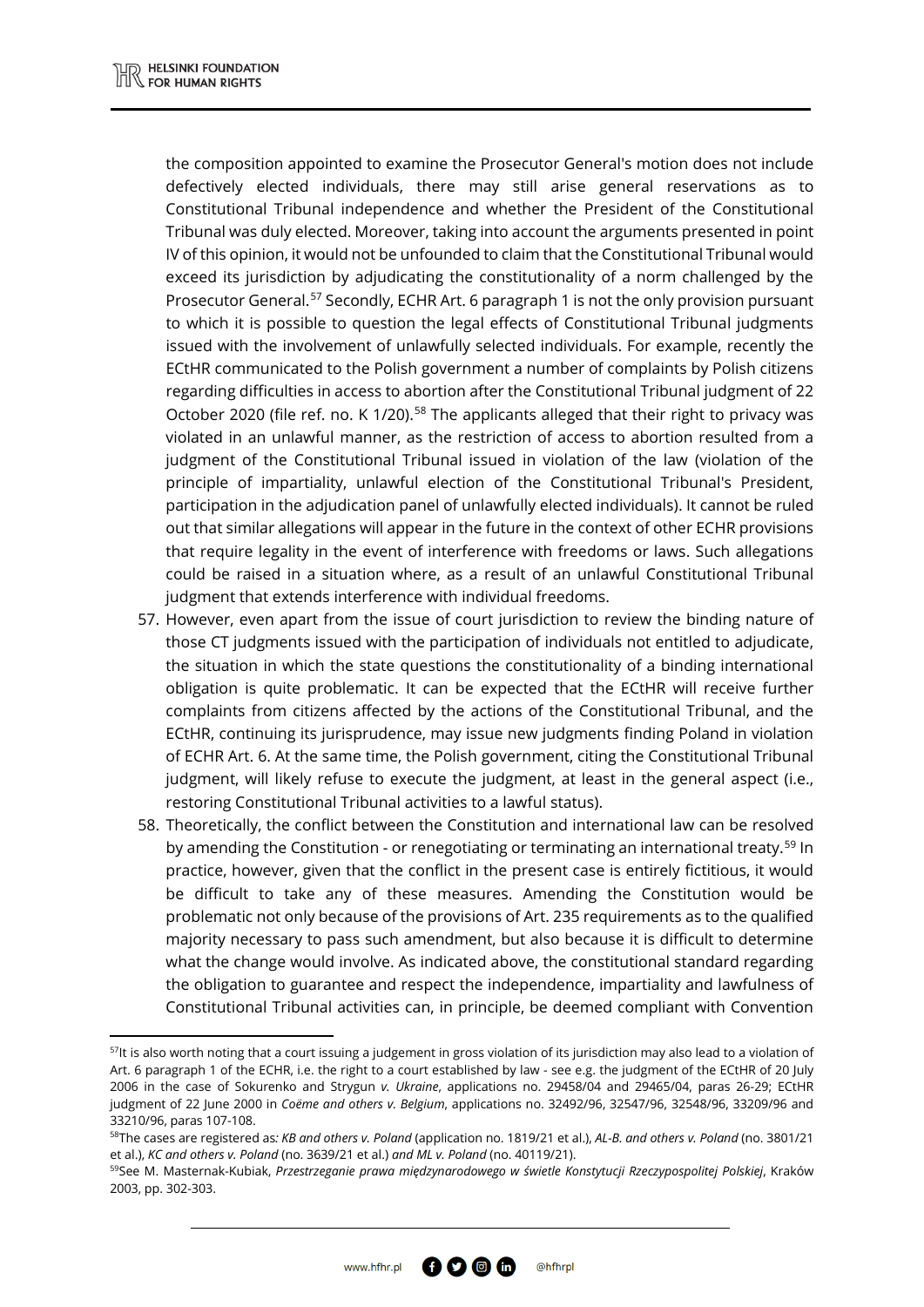standards. Introducing a provision into the Constitution that would state outright that the Constitutional Tribunal is to act in accordance with the law or that only legally elected persons may adjudicate in the Constitutional Tribunal seems pointless. The renegotiation of the ECHR is also probably not an option. It follows from the Public Prosecutor General's motion that it would not be enough to clarify Art. 6 paragraph 1 of the ECHR by adding an excerpt stating that this provision is also applicable to constitutional courts, because the problem is not so much the ambiguity of the challenged norm, but its content (including the Constitutional Tribunal within the scope of Art. 6 paragraph 1 of the ECHR). This provision would therefore have to be based on a clarification that Art. 6 paragraph 1 of the ECHR does not apply to constitutional courts with competences such as the Polish Constitutional Tribunal. However, this would require the initiation of negotiation activities and convincing other state-parties to the ECHR that the conclusion of such an amending protocol would be justified, which seems completely unrealistic. For image and political reasons, it would also be difficult to imagine the termination of the ECHR by Poland.

59. In this situation, the Constitutional Tribunal judgment finding that Art. 6 paragraph 1 of the ECHR violates the Constitution would probably only be an argument for the Polish authorities to continue to maintain the Convention violation by tolerating the issuance of Constitutional Tribunal judgments with the participation of unlawfully elected individuals. Such a state of affairs would raise doubts in terms of compliance with Art. 9 of the Constitution, according to which Poland shall comply with binding international law.

#### **VII. SUMMARY**

- 60. The Public Prosecutor General's request is formally inadmissible and substantively unfounded.
- 61. Its inadmissibility stems from the fact that it only ostensibly concerns the constitutional review of a legal norm. The motion refers to one specific judgment of the ECtHR and points out that the interpretation adopted therein is unjustified. Moreover, on the one hand, Public Prosecutor General challenges Art. 6 paragraph 1 of the ECHR, while clearly suggesting that the challenged provision, interpreted correctly, does not cover Constitutional Tribunal proceedings. In essence, this conclusion is aimed at a constitutional review not of a legal norm, but of the ECtHR judgment in the *Xero Flor* case, with which the Public Prosecutor General disagrees. However, the Constitutional Tribunal has no competence to assess the constitutionality of judgments, neither those issued by Polish courts, nor of those issued by international courts. The only way to assess the correctness of the interpretation adopted by the ECtHR would be to submit a request to the Grand Chamber for the case to be heard. However, the Polish government failed to take advantage of this option.
- 62. The motion is substantively groundless because the Public Prosecutor General provides no convincing arguments supporting the thesis that ECHR Art. 6 paragraph 1 is unconstitutional in the challenged extent. In particular, he does not note that terms appearing in the ECHR and the Constitution must be construed autonomously, in the light of the function and purpose of both legal acts. This means said terms in the ECHR will not always have to interpreted in the same way as the identical terms appearing in the Constitution of the Republic of Poland. It is impossible for their definitions to be identical